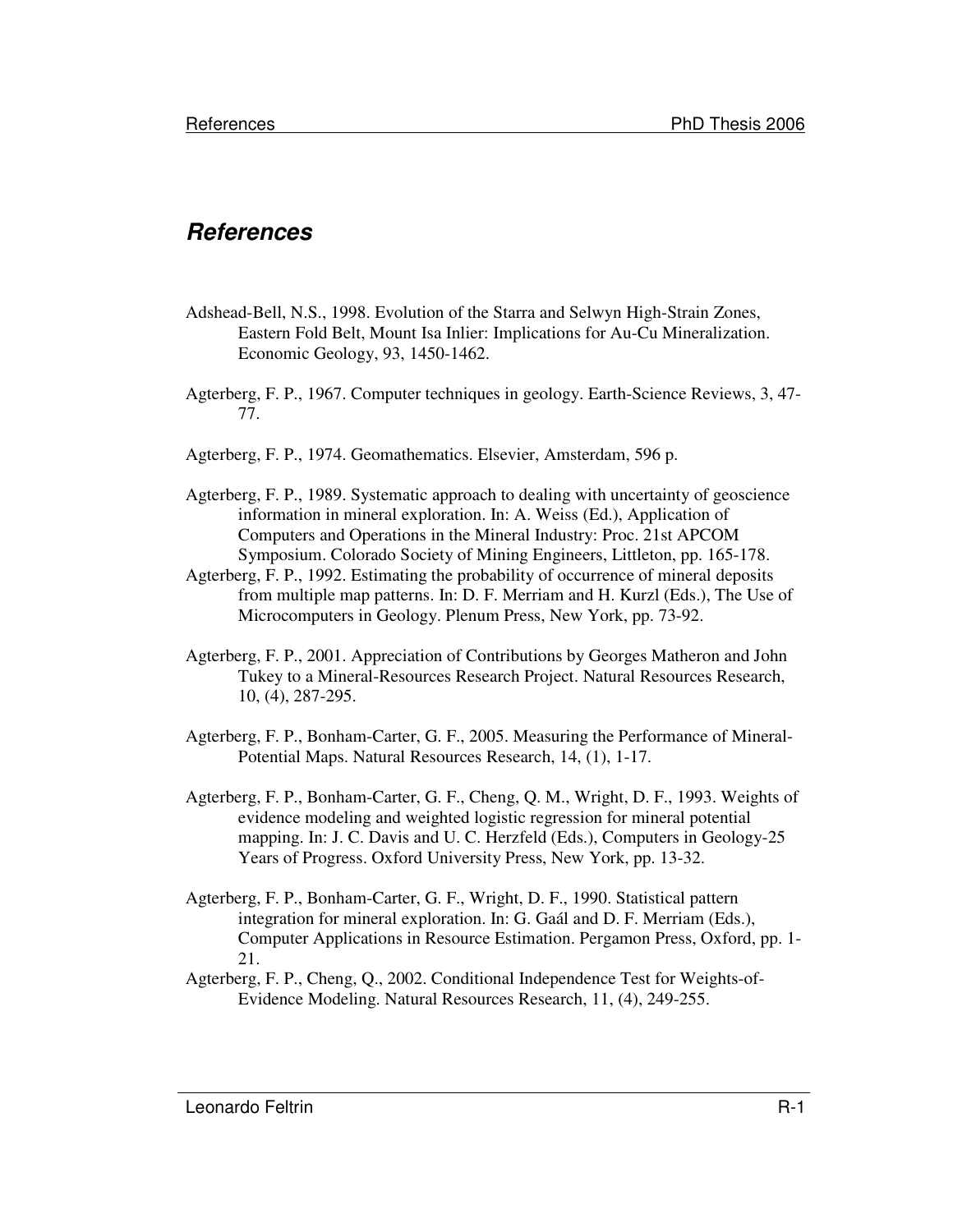- Agterberg, F. P., Robinson, S. C., 1972. Mathematical problems in geology [with discussion]. International Statistical Institute Bulletin, 44, 567-595.
- Akande, S.O., Horn, E.E., Reutel, C., 1988. Mineralogy, fluid inclusion and genesis of the Arafu and Akwana Pb-Zn-F mineralisation, middle Benue Trough, Nigeria. J.Afr. Earth Science, 7, 167-180.
- Albertao, G. A., Martins, J., Paulo P., 1996. A possible tsunami deposit at the Cretaceous-Tertiary boundary in Pernambuco, northeastern Brazil. Sedimentary Geology, 104, (1-4), 189-201.
- Algeo, T. J., Maynard, J. B., 2004. Trace-element behavior and redox facies in core shales of Upper Pennsylvanian Kansas-type cyclothems. Chemical Geology, 206, (3-4), 289-318.
- Allen, J. R. L., 1982. Sedimentary Structures Their Character and Physical Basis. Elsevier, Amsterdam, Vol. 1, 593 p.
- Allmendinger, R. W., 2002. StereoWin. http://www.geo.cornell.edu/geology/faculty/RWA/RWA.html.
- Amstutz, G. C., El-Goresy, A., Frenzel, G., Kluth, C., Moh, G. H., Wauschkuhn, A., Zimmermann, R. A. (Eds.), 1982. Ore genesis; the state of the art. Berlin, Springer-Verlag, Federal Republic of Germany, pp. 804.
- Anderson, G. M., Macqueen, R. W., 1982. Ore deposit models; 6, Mississippi valley type lead-zinc deposits Geoscience Canada 9, (2), 108-117.
- Andrews, L. M., Railsback, L. B., 1997. Controls on stylolite development: morphologic, lithologic, and temporal evidence from bedding-parallel and transverse stylolites from the U.S. Appalachians. Journal of Geology, 105, (1), 59-73.
- Andrews, S. J., 1991. Surface mapping of Cambrian limestone at the Century deposit north west Queensland: a summary of findings (unpublished). CRAE report number 17730, 6 p.
- Andrews, S. J., 1998. Stratigraphy and depositional setting of the upper McNamara Group, Lawn Hills region, Northwest Queensland. Metallogeny of the McArthur River-Mount Isa-Cloncurry minerals province Economic Geology and the Bulletin of the Society of Economic Geologists, 93, (8), 1132-1152.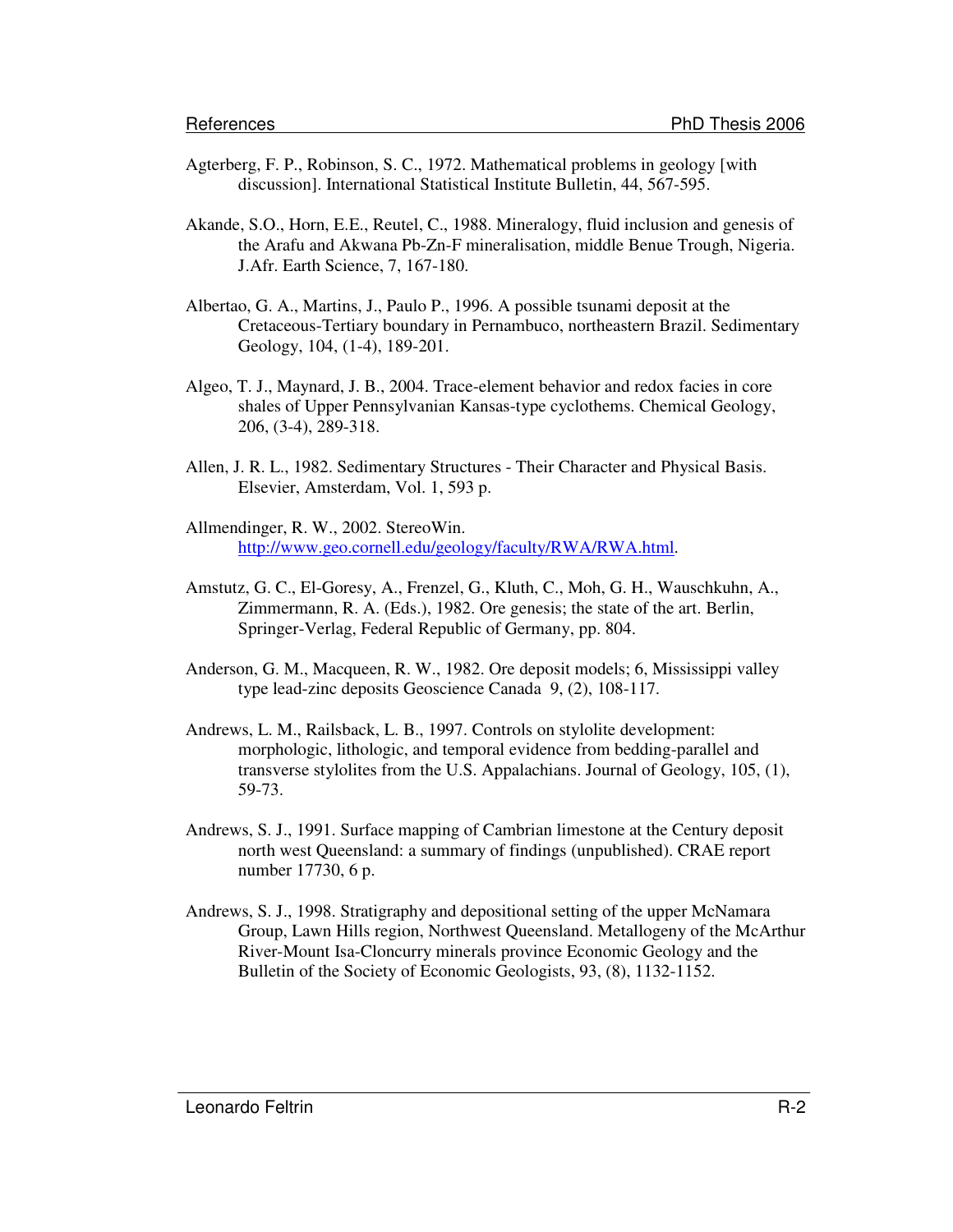- Andrews, S., Baker, T., Rotherham, J. F., Richmond, J. M., Mark, G., Williams, P. J. (Eds.), 1996. Stratigraphy and depositional setting of the upper McNamara Group, Lawn Hill region. James Cook University of North Queensland, Geology Department, [Townsville, Qld.], Australia, pp. 5-9.
- Aranburu, A., Fernandez-Mendiola, P. A., Lopez-Horgue, M. A., Garcia-Mondejar, J., 2002. Syntectonic hydrothermal calcite in a faulted carbonate platform margin (Albian of Jorrios, northern Spain). Sedimentology, 49, (4), 875-890.
- Arfken, G., 1985. Mathematical Methods for Physicists, 6th ed. Academic Press, 1200 p.
- Arnaud, E., Eyles, C. H., 2002. Catastrophic mass failure of a Neoproterozoic glacially influenced continental margin, the Great Breccia, Port Askaig. Sedimentary Geology, 151, (3), 313-333.
- Asadi, H. H., Hale, M., 2001. A predictive GIS model for mapping potential gold and base metal mineralization in Takab area, Iran. Computers & Geosciences, 27, (8), 901-912.
- Barnett, W., Serletis, A., Serletis, D., 2005. Nonlinear and complex dynamics in real systems. International Journal of Nonlinear Sciences and Numerical Simulation, 1-6.
- Barr, A. H., 2001. The Einstein summation notation, introduction to Cartesian tensors and extensions to the notation. Available on http://www.gg.caltech.edu/~cs174ta/1998–1999/Fall/index.html.
- Bartier, P. M., Keller, C. P., 1996. Multivariate interpolation to incorporate thematic surface data using inverse distance weighting (IDW). Computers & Geosciences, 22, (7), 795-799.
- Beardsmore, T.J., Newberry, S.P., Laing, W.P., 1988. The Maronan Supergroup: an inferred early volcano-sedimentary rift sequence in the Mount Isa Inlier and its implications for ensialic rifting in the Middle Proterozoic of northwest Queensland. Precambrian Research, 40, 487-507.
- Bell, T. H., 1983. Thrusting and duplex formation at Mount Isa, Queensland, Australia. 304, (5926), 493-497.
- Bell, T. H. and Hickey, K.A., 1998. Multiple Deformations with Successive Subvertical and Subhorizontal Axial Planes in the Mount Isa Region: Their Impact on Geometric Development and Significance for Mineralization and Exploration. Economic Geology, 93, 1269-1289.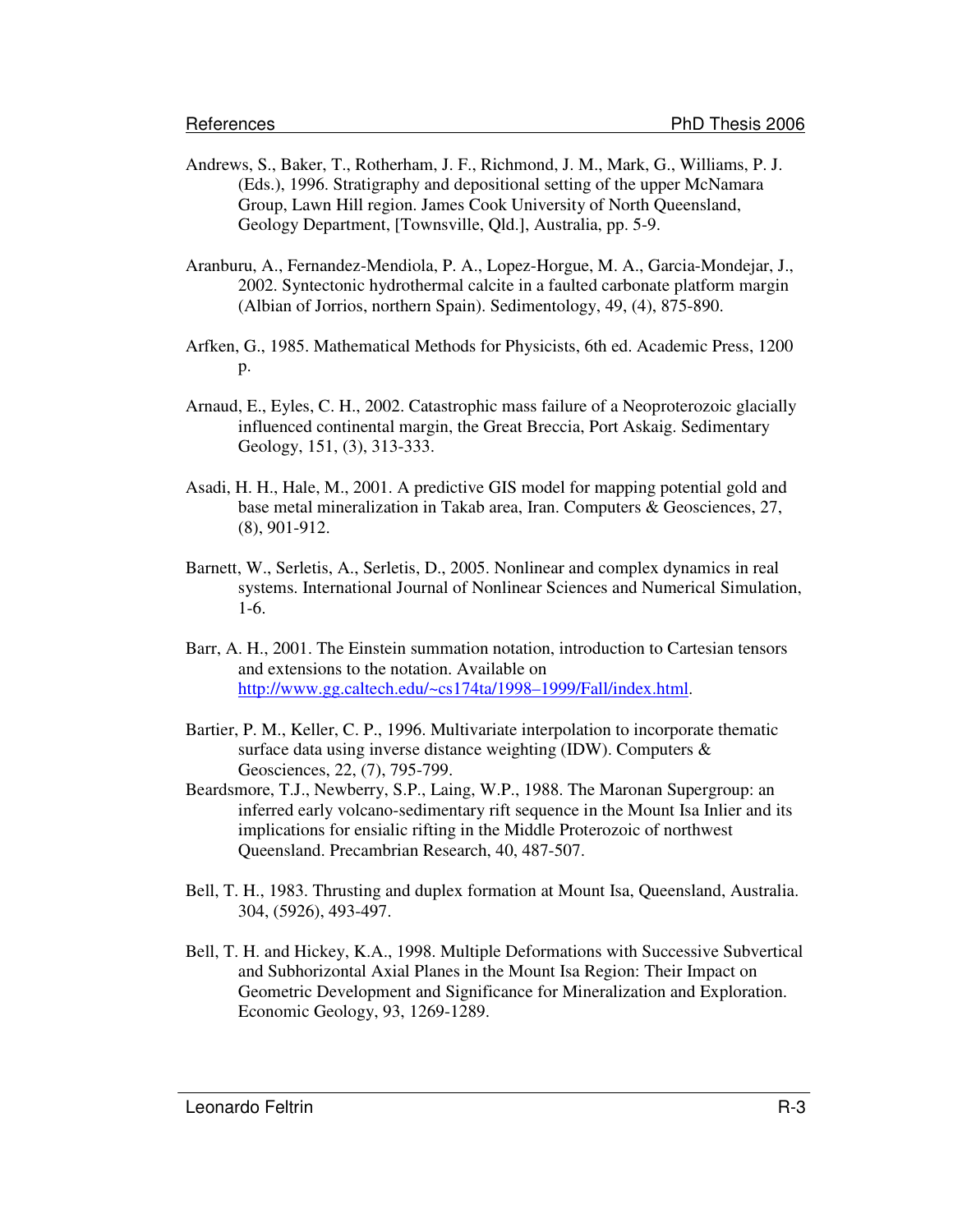- Bernoulli, D., 1954. Exposition of a New Theory on the Measurement of Risk. Econometrica, 22, (1), 23-36.
- Bertolin, A., Frizzo, P., Rampazzo, G., 1995. Sulphide speciation in surface sediments of the Lagoon of Venice: A geochemical and mineralogical study. Marine Geology, 123, (1-2), 73-86.
- Bethke, C. M., 1985. A numerical model of compaction-driven groundwater flow and heat transfer and its Application to the paleohydrology of intracratonic sedimentary basins. Journal of Geophysical Research, 90, (8), 6817-6828.
- Bethke, C. M., Harrison, W. J., Upson, C., Altaner, S. P., 1988. Supercomputer analysis of sedimentary basins. Science, 239, (4837), 261-267.
- Bethke, C.M., 1985. A numerical model of compaction-driven groundwater flow and heat transfer and its Application to the palaeohydrology of intracratonic sedimentary basins. Journal of Geophysical Research, 90b, 6817-6828.
- Betts, P. G., 1999. Palaeoproterozoic mid-basin inversion in the northern Mt Isa terrane, Queensland. Australian Journal of Earth Sciences, 46, (5), 735-748.
- Betts, P. G., 2001. Three-dimensional structure along the inverted Palaeoproterozoic Fiery Creek Fault System, Mount Isa terrane, Australia. Journal of Structural Geology, 23, (12), 1953-1969.
- Betts, P. G., Giles, D., 2006. The 1800-1100 Ma tectonic evolution of Australia. Precambrian Research, 144, (1-2), 92-125.
- Betts, P. G., Giles, D., Lister, G. S., 2003. Tectonic environment of shale-hosted massive sulfide Pb-Zn-Ag deposits of Proterozoic northeastern Australia. Economic Geology and the Bulletin of the Society of Economic Geologists, 98, (3), 557-576.
- Betts, P. G., Giles, D., Lister, G. S., 2004. Aeromagnetic patterns of half-graben and basin inversion: implications for sediment-hosted massive sulfide Pb-Zn-Ag exploration. Journal of Structural Geology, 26, (6-7), 1137-1156.
- Betts, P. G., Lister, G. S., 2001. Comparison of the 'strike-slip' versus the 'episodic riftsag' models for the origin of the Isa Superbasin. Australian Journal of Earth Sciences, 48, (2), 265-280.
- Betts, P. G., Lister, G. S., 2002. Geodynamically indicated targeting strategy for shalehosted massive sulfide Pb-Zn-Ag mineralisation in the Western Fold Belt, Mt Isa terrane. Australian Journal of Earth Sciences, 49, (6), 985-1010.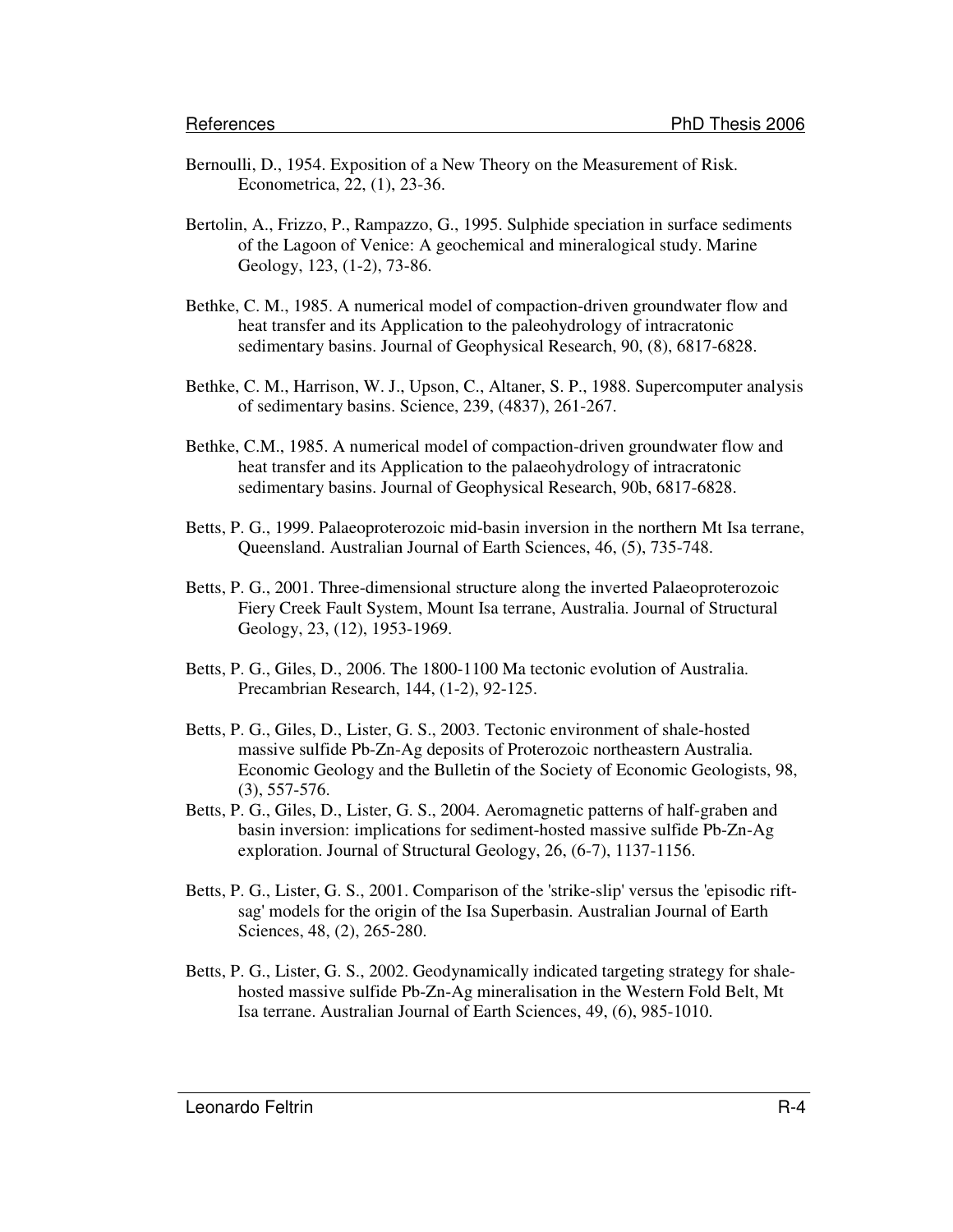- Betts, P. G., Lister, G. S., O'Dea, M. G., 1998. Asymmetric extension of the middle Proterozoic lithosphere, Mount Isa Terrane, Queensland, Australia. Tectonophysics, 296, (3-4), 293-316.
- Betts, P. G., Lister, G. S., Pound, K. S., 1999. Architecture of a Palaeoproterozoic Rift System: evidence from the Fiery Creek Dome region, Mt Isa terrane. Australian Journal of Earth Sciences, 46, (4), 533-554.
- Betts, P.G., 2001. Three-dimensional structure along the inverted Palaeoproterozoic Fiery Creek Fault system, Mt Isa terrane, Australia. Journal of Structural Geology, 23, 1953–1969.
- Betts, P.G., Giles, D., Lister, G.S., 2003. Tectonic Environment of Shale-Hosted Massive Sulfide Pb-Zn-Ag Deposits of Proterozoic Northeastern Australia. Economic Geology, 98, 557-576.
- Betts, P.G., Lister, G.S. 2002. Geodynamically indicated targeting strategy for shalehosted massive sulfide Pb-Zn-Ag mineralisation in the Western Fold Belt, Mt Isa terrane. Australian Journal of Earth Sciences, 49, 985–1010.
- Bishop, M. M., Feinberg, S. E., Holland, P. W., 1975. Discrete Multivariate Analysis: Theory and Practice. MIT Press, Cambridge, Massachusetts, 587 p.
- Blake, D. H., 1987. Geology of the Mount Isa Inlier and environs, Queensland and Northern Territory. Bureau of Mineral Resources Bulletin, 225, 83 p.
- Blake, D. H., Stewart, A. J., 1992. Stratigraphic and tectonic fremework, Mount Isa Inlier. In: A. J. Stewart and D. H. Blake (Eds.), Detailed Studies of the Mount Isa Inlier. Australian Geological Survey Organisation Bulletin, 243, pp. 1-11.
- Blatt, H., Middleton, G., Murray, R., 1980. Origin of Sedimentary Rocks. Prentice-Hall, 643 p.
- Blenkinsop, T. G., Mustard, R., Bierlein, F. P., 2004. Fault Roughness, Length and Mineral Endowment. PmdCRC final unpublished project I2+I3 report, James Cook University,Townsville, 11 p.
- Boehm, A., Moore, J. C., 2002. Fluidized sandstone intrusions as an indicator of paleostress orientation, Santa Cruz, California. Geofluids, 2, 147-161.
- Bohm, W., Farin, G., Kahmann, J., 1984. A survey of curve and surface methods in CAGD. Computer Aided Geometric Design, 1, (1), 1-60.
- Bonham-Carter, G. F., 1994. Geographic Information Systems for Geoscientists: Modelling with GIS. Pergamon Press, New York, 398 p.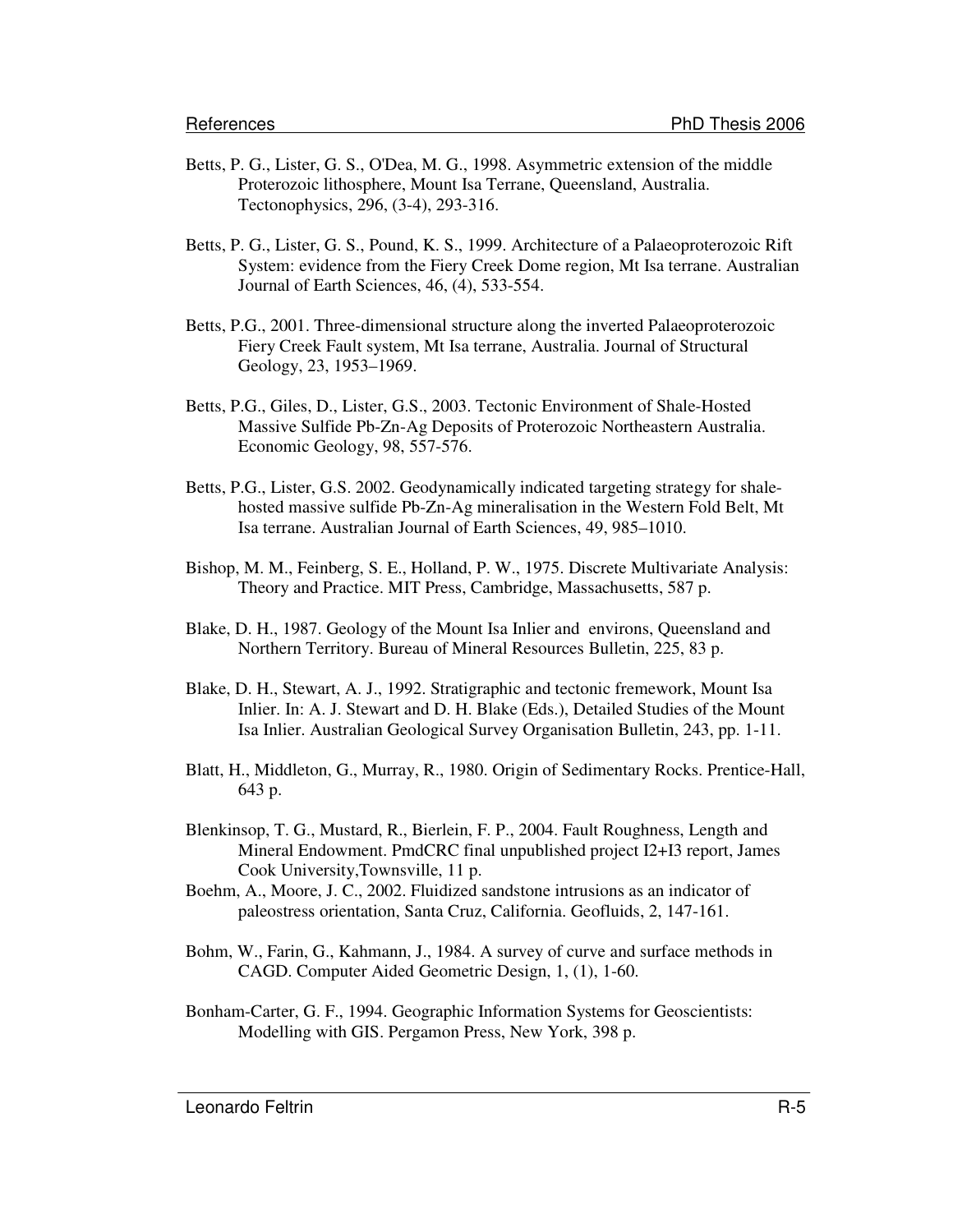- Bonham-Carter, G. F., Agterberg, F. P., Wright, D. F., 1989. Weights of evidence modelling: new approach to mapping mineral potential. In: F. P. Agterberg, Bonham-Carter and C. M. G. Fanning (Eds.), Statistical Applications in the Earth Science. Geological Survey Canada, 89-9, pp. 171-183.
- Bons, P. D., 2001. The formation of large quartz veins by rapid ascent of fluids in mobile hydrofractures. Tectonophysics, 336, (1-4), 1-17.
- Bradley, D.C., Leach, D.L., 2003. Tectonic controls of Mississippi Valley-type lead– zinc mineralization in orogenic forelands. Mineralium Deposita, 38, 6, 652 – 667.
- Brasier, M. D., Sukhov, S., 1998. The falling amplitude of carbon isotopic oscillations through the Lower to Middle Cambrian; northern Siberia data. Canadian Journal of Earth Sciences, 35, 353-373.
- Bresser, H. A., 1992. Origin of base metal vein mineralisation in the Lawn Hill mineral field, North-Western Queensland. James Cook University of North Queensland. Key Centre in Economic Geology, unpublished honour thesis, 115 p.
- Briggs, L. I., Pollack, H. N., 1967. "Digital model of evaporite sedimentation". Science, 155, 453-456.
- Broadbent, G. C., 1999. Geology and Origin of the Century Zinc Deposit. James Cook University, PhD thesis (Unpublished), 216 p.
- Broadbent, G. C., Andrews, S. J., Kelso, I. J., 2002. A decade of new ideas: Geology and exploration history of the Century Zn-Pb-Ag deposit, Northwestern Queensland, Australia. In: R. J. Goldfarb and R. L. Nielsen (Eds.), Integrated Methods for Discovery: Global Exploration in the Twenty-First Century. Society of Economic Geologists Special Publication, 9, pp. 119-140.
- Broadbent, G. C., Myers, R. E., Wright, J. V., 1996. Geology and origin of shale-hosted Zn-Pb-Ag mineralisation at the Century Mine, Northwest Queensland. In: T. Baker, J. F. Rotherham, J. M. Richmond, G. Mark and P. J. Williams (Eds.), James Cook University of North Queensland, Geology Department, [Townsville, Qld.], Australia, 55, pp. 24-27.
- Broadbent, G. C., Myers, R. E., Wright, J. V., 1998. Geology and origin of shale-hosted Zn-Pb-Ag mineralization at the Century Deposit, Northwest Queensland, Australia. Metallogeny of the McArthur River-Mount Isa-Cloncurry minerals province Economic Geology and the Bulletin of the Society of Economic Geologists, 93, (8), 1264-1294.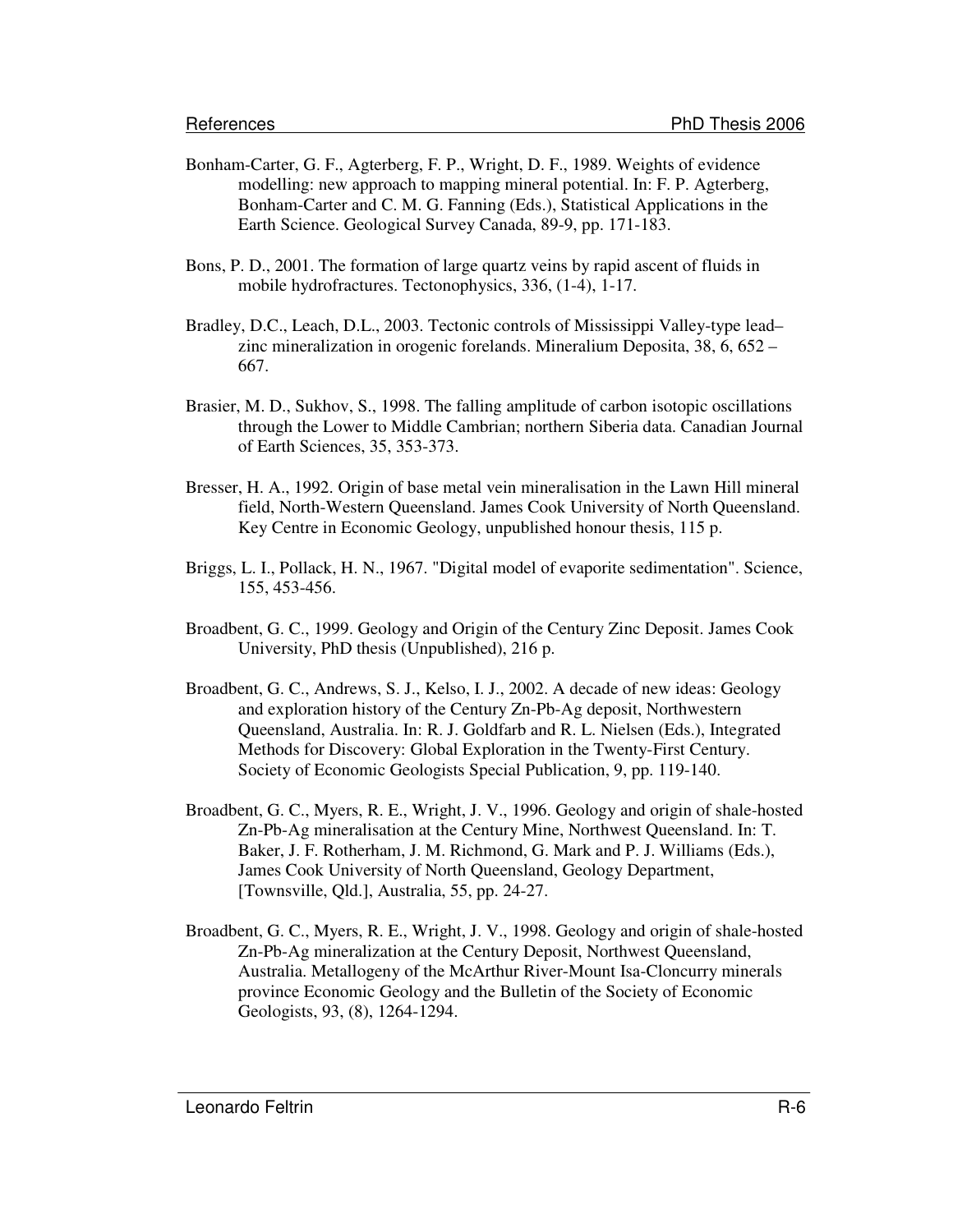- Broadbent, G. C., Waltho, A. E., Berkman, D. A., Mackenzie, D. H. (Eds.), 1998. Century zinc-lead-silver deposit. Australasian Institute of Mining and Metallurgy, Melbourne, Victoria, Australia, pp. 729-735.
- Brown, W. M., Gedeon, T. D., Groves, D. I., Barnes, R. G., 2000. Mineral prospectivity mapping; a comparison of MLP neural network, fuzzy logic and weights of evidence methods. Proceedings Understanding planet Earth; searching for a sustainable future; on the starting blocks of the third millennium; abstracts. Sydney, N.S.W., Geological Society of Australia, pp. 63.
- Carr, G. R., 1984. Primary geochemical and mineralogical dispersion in the vicinity of the Lady Loretta Zn-Pb-Ag deposit, Northwest Queensland. Journal of Geochemical Exploration, 22, (1-3), 217-238.
- Carr, G. R., Sun, S., Page, R. W., Hinman, M., 1996. Recent developments in the use of lead isotope model ages in Proterozoic terrains [abs.]. In: T. Baker, J. F. Rotherham, J. M. Richmond, G. Mark and P. J. Williams (Eds.), Economic Geology Research Unit Contribution. James Cook University, 55, pp. 33-35.
- Carranza, E. J. M., 2002. Geologically-Constrained Mineral Potential Mapping (Examples from the Philippines). PhD thesis, ITC Delft, Philippines, 474 p.
- Carranza, E. J. M., 2004. Weights of Evidence Modeling of Mineral Potential: A Case Study Using Small Number of Prospects, Abra, Philippines. Natural Resources Research, 13, (3), 173-187.
- Carranza, E. J. M., Hale, M., 2000. Geologically Constrained Probabilistic Mapping of Gold Potential, Baguio District, Philippines. Natural Resources Research, 9, (3), 237-253.
- Carranza, E. J. M., Hale, M., 2003. Evidential belief functions for data-driven geologically constrained mapping of gold potential, Baguio district, Philippines. Ore Geology Reviews, 22, (1-2), 117-132.
- Carranza, E. J. M., Woldai, T., Chikambwe, E. M., 2005. Application of Data-Driven Evidential Belief Functions to Prospectivity Mapping for Aquamarine Bearing Pegmatites, Lundazi District, Zambia. Natural Resources Research, 14, (1), 47- 63.
- Carter, E. K., Brooks, J. H., Walker, K. R., 1961. The Precambrian mineral belt of north-western Queensland. Australian Bureau of Mineral Resources Bulletin, 61, 344 p.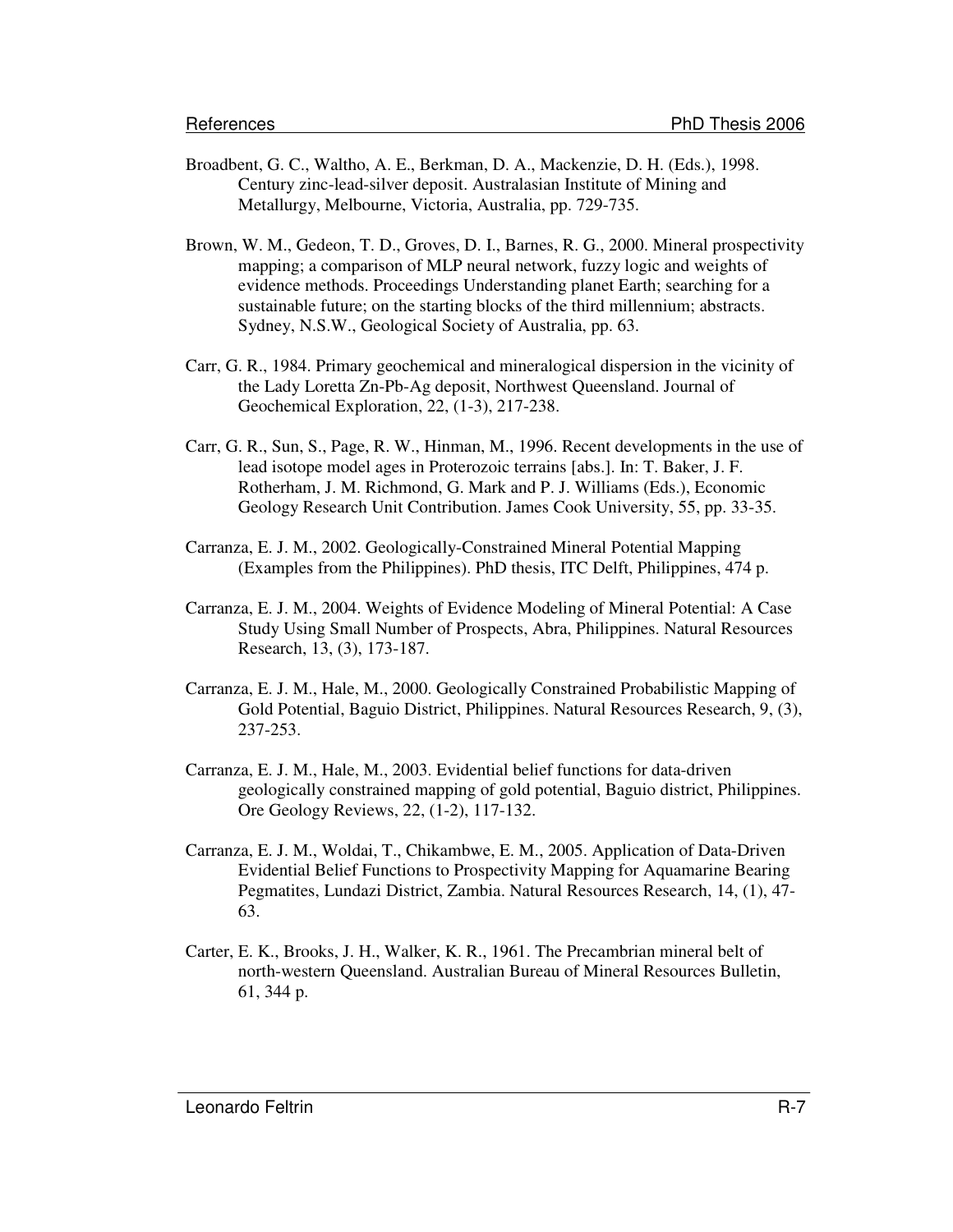- Carter, E. K., Opik, A. A., 1961. Lawn Hill, first edition. Queensland 1:250 000 Geological Series - Explanatory Notes. Bureau of Mineral Resources, Geology and Geophysics, Australia, n. 21.
- Cartwright, I., Oliver, N. H. S., 2000. Metamorphic fluids and their relationship to the formation of metamorphosed and metamorphogenic ore deposits. In: P. G. Spry, B. Marshall and F. M. Vokes (Eds.), Metamorphosed and Metamorphogenic Ore Deposits. Society of Economic Geologists, Socorro, NM, 11, pp. 81-96.
- Cervelli, P., Segall, P., Johnson, K., Lisowski, M., Miklius, A., 2002. Sudden aseismic fault slip on the south flank of Kilauea volcano. 415, (6875), 1014-1018.
- Chadam, J., Hoff, D., Merino, E., Ortoleva, P., Sen, A., 1986. Reactive Infiltration Instabilities. IMA Journal of Applied Mathematics, 36, 207-221.
- Chapman, L. H., 2004. Geology and mineralization styles of the George Fisher Zn-Pb-Ag deposit, Mount Isa, Australia. Economic Geology and the Bulletin of the Society of Economic Geologists, 99, (2), 233-255.
- Chatterjee, S., Yilmaz, M. R., 1992. Chaos, Fractals and Statistics. Statistical Science, 7, (1), 49-68.
- Chen, J., Walter, M. R., Logan, G. A., Hinman, M. C., Summons, R. E., 2003. The Paleoproterozoic McArthur River (HYC) Pb/Zn/Ag deposit of northern Australia: organic geochemistry and ore genesis. Earth and Planetary Science Letters, 210, (3-4), 467-479.
- Choi, K. S., Khim, B. K., Woo, K. S., 2003. Spherulitic siderites in the Holocene coastal deposits of Korea (eastern Yellow Sea): elemental and isotopic composition and depositional environment. Marine Geology, 202, (1-2), 17-31.
- Ciobanu, C. L., Cook, N. J., 2004. Skarn textures and a case study: the Ocna de Fier-Dognecea orefield, Banat, Romania. Ore Geology Reviews Metamorphic processes in ore formation and transformation: A thematic series of papers, 24, (3-4), 315-370.
- Clifford, M., Kelso, I. J., 2003. Pasminco Century Mine mineral resource statement. Annual Report, Garbutt, Queensland, Australia, 25 p.
- Coley, D. A., 1999. An Introduction to Genetic Alghorithms for Scientists and Engineers. World Scientific, Singapore, 227 p.
- Collins, W. J., Shaw, R. D., 1995. Geochronological constraints on orogenic events in the Arunta Inlier: a review. Precambrian Research, 71, (1-4), 315-346.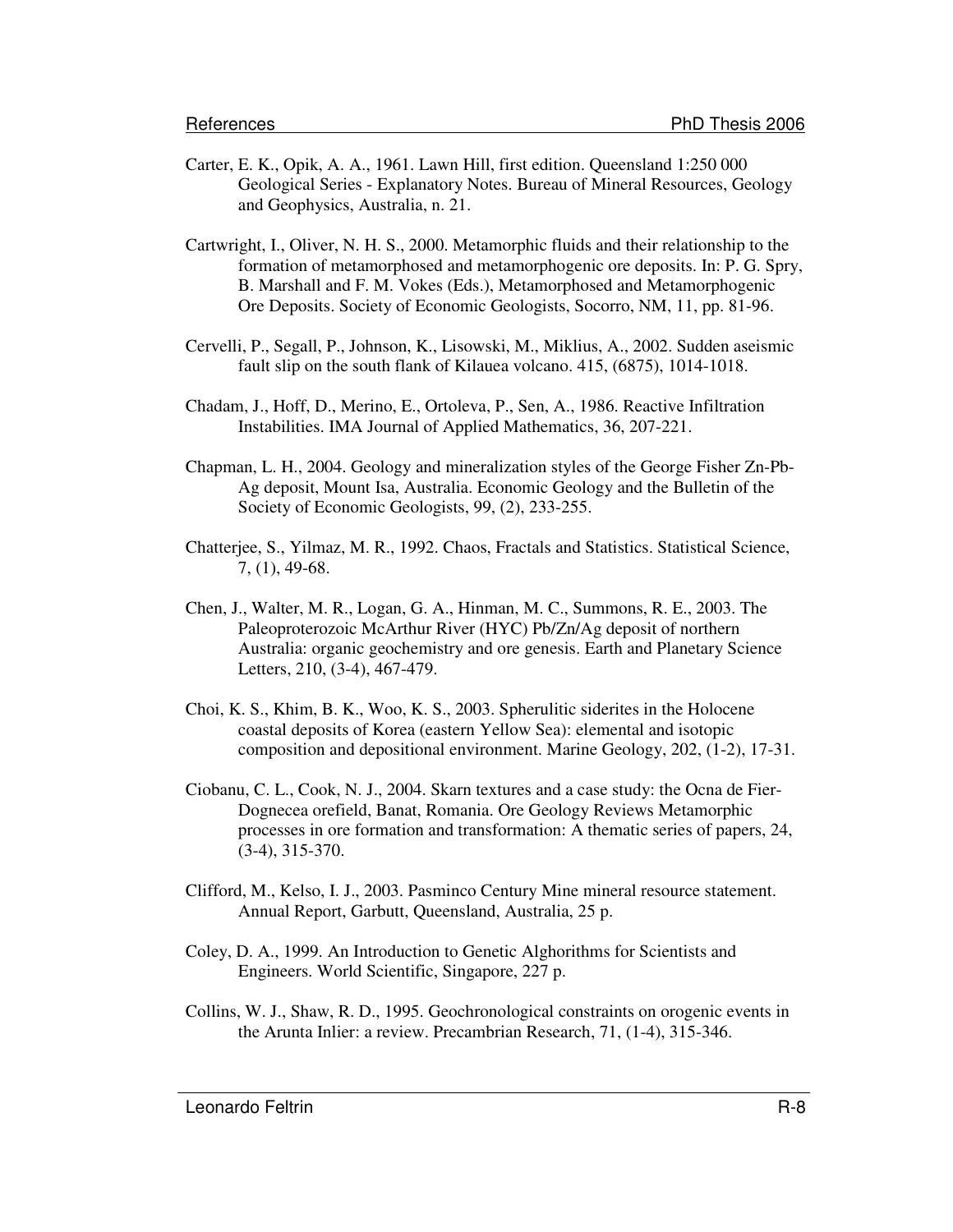- Coman, D. C., 2004. Finite Element Methods for PDE's. http://www.maths.gla.ac.uk/~cdc/F\_ELEMENTS/info.html.
- Compston, D. M., 1995. Time constraints on the evolution of the Tennant Creek Block, northern Australia. Precambrian Research, 71, (1-4), 107-129.
- Connors, K. A., Page, R. W., 1995. Relations between magmatism, metamorphism and deformation in the western Mt Isa Inlier, Australia. Precambrian Research, 71, 131–153.
- Connors, K.A., Lister, G.S., 1995. Polyphase deformation in the western Mount Isa Inlier, Australia: episodic or continuous deformation? Journal of Structural Geology, 17, 3, 305-328.
- Cooke, D. R., Bull, S. W., Large, R. R., 2003. Processes of ore formation in the stratiform sediment-hosted Zn-Pb deposits of Northern Australia: testing the Century model. Proceedings Journal of Geochemical Exploration. pp. 519-524.
- Cooke, D. R., Bull, S. W., Large, R. R., McGoldrick, P. J., 2000. The importance of oxidized brines for the formation of Australian Proterozoic stratiform sedimenthosted Pb-Zn (sedex) deposits. Economic Geology and the Bulletin of the Society of Economic Geologists, 95, (1), 1-17.
- Cooke, D.R., Bull, S., Large, R.R., 2003. Processes of ore formation in the stratiform sediment-hosted Zn–Pb deposits of Northern Australia: testing the Century model. Journal of Geochemical Exploration, 78-79, 519-524.
- Couzens-Schultz, B. A., Vendeville, B. C., Wiltschko, D. V., 2003. Duplex style and triangle zone formation: insights from physical modeling. Journal of Structural Geology, 25, (10), 1623-1644.
- Coveney, J., Raymond M., Pasava, J., 2004. Diverse connections between ores and organic matter. Ore Geology Reviews, 24, (1-2), 1-5.
- Coveney, R. M., 2000. Metalliferous shales and the role of organic matter with examples from China, Poland, and the United States Ore genesis and exploration; the roles of organic matter 9, 251-280.
- Cox, S. F., Etheridge, M. A., Wall, V. J., 1987. The role of fluids in syntectonic mass transport, and the localization of metamorphic vein-type ore deposists. Ore Geology Reviews, 2, (1-3), 65-86.
- Cox, S.F., 1999. Deformation controls on the dynamics of fluid flow in mesothermal gold systems. In: McCaffery, K.J.W., Lonergan, L., Wilkinson, J.J. (Eds.),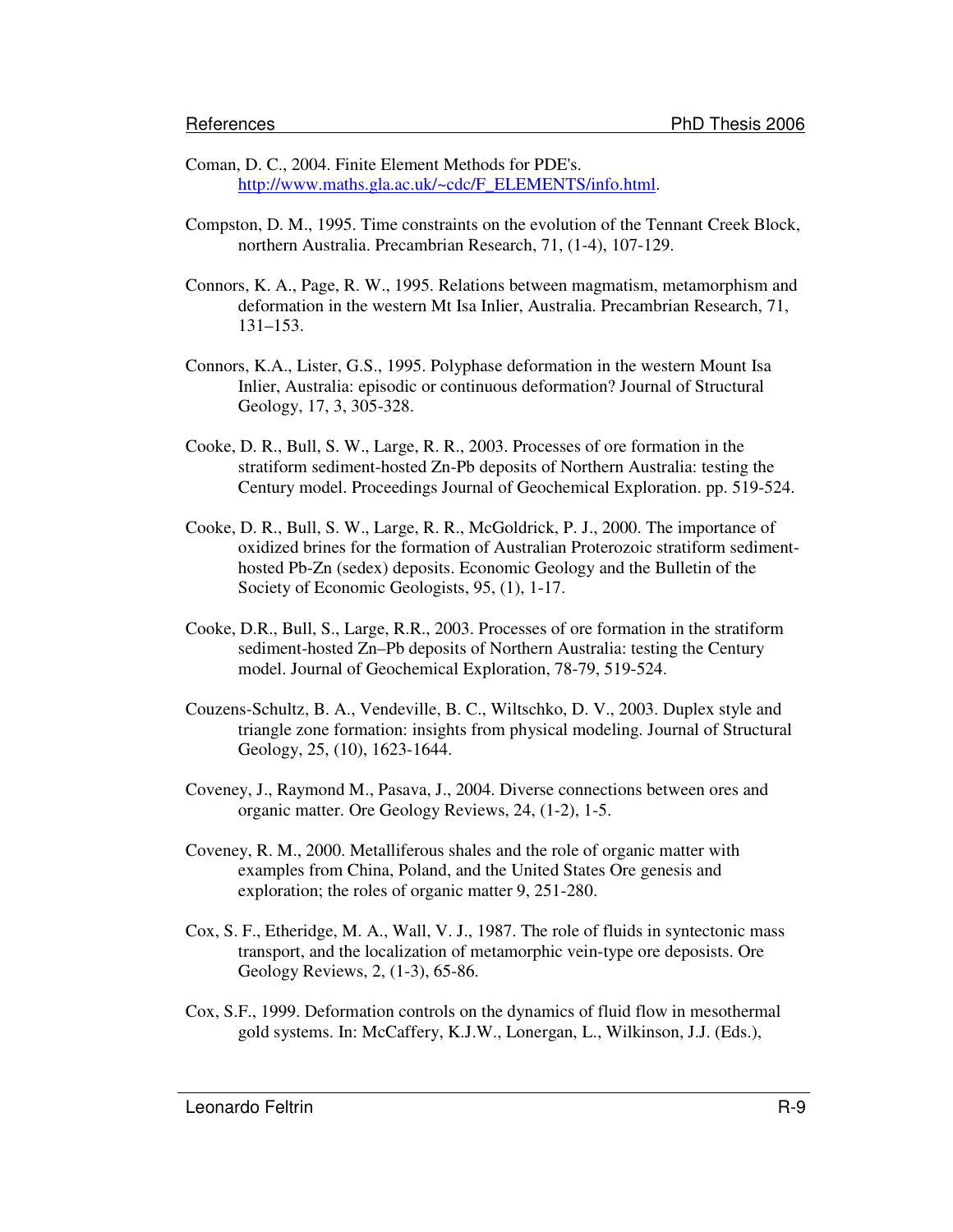Fractures, Fluid Flow and Mineralization Geological Society Special Publication 155, 123-140.

- Dadet, P., Marchesseau, J., Millon, R., Motti, E., 1970. Mineral occurrences related to stratigraphy and tectonics in Tertiary sediments near Umm Lajj, eastern Red Sea, Saudi Arabia, Philos Trans. R. Soc. London Series A, 267, 99-106.
- Davis, T. P., 2004. Mine-scale structural controls on the Mount Isa Zn-Pb-Ag and Cu orebodies. Economic Geology and the Bulletin of the Society of Economic Geologists, 99, (3), 543-559.
- de Kemp, E. A., 2000. 3-D visualization of structural field data: examples from the Archean Caopatina Formation, Abitibi greenstone belt, Quebec, Canada. Computers & Geosciences, 26, (5), 509-530.
- De Keyser, F., 1969. The phosphate-bearing Cambrian formations in the Lawn Hill and Lady Annie districts, northwestern Queensland (unpublished). Australia, Bureau of Mineral Resources, Geology and Geophysics, Record 1969/147.
- De Keyser, F., 1973. A review of the middle Cambrian stratigraphy in the Queensland portion of the Georgina Basin. In: Geological Papers 1970-71. Australia, Bureau of Mineral Resources, Geology and Geophysics, Bulletin, 139, pp. 13-27.
- De Keyser, F., Cook, P. J., 1972. Geology of the Middle Cambrian Phosphorites and Associated Sediments of Northwestern Queensland. Australia, Bureau of Mineral Resources, Geology and Geophysics, Bulletin, 138, 79 p.
- de Paor, D. G., 1983. Orthographic analysis of geological structures--I. Deformation theory. Journal of Structural Geology, 5, (3-4), 255-277.

Deep seismic profiling of the continents, II: A global survey, 288, (1-4), 57-69.

- Degens, E.T., Ross, D.A., 1969. Hot brines and recent heavy metal deposits in the Red Sea: a geophysical and geochemical account. Springer, New York.
- Delaney, P. T., Pollard, D. D., Ziony, J. I., McKee, E. H., 1986. Field relations between dikes and joints: emplacement processes and paleostress analysis. Journal of Geological Research, 91, 4920-4938.
- Derrick, G. M., 1982. A Proterozoic rift zone at Mount Isa, Queensland, and implications for mineralisation. BMR Journal of Australian Geology & Geophysics, (7), 81-92.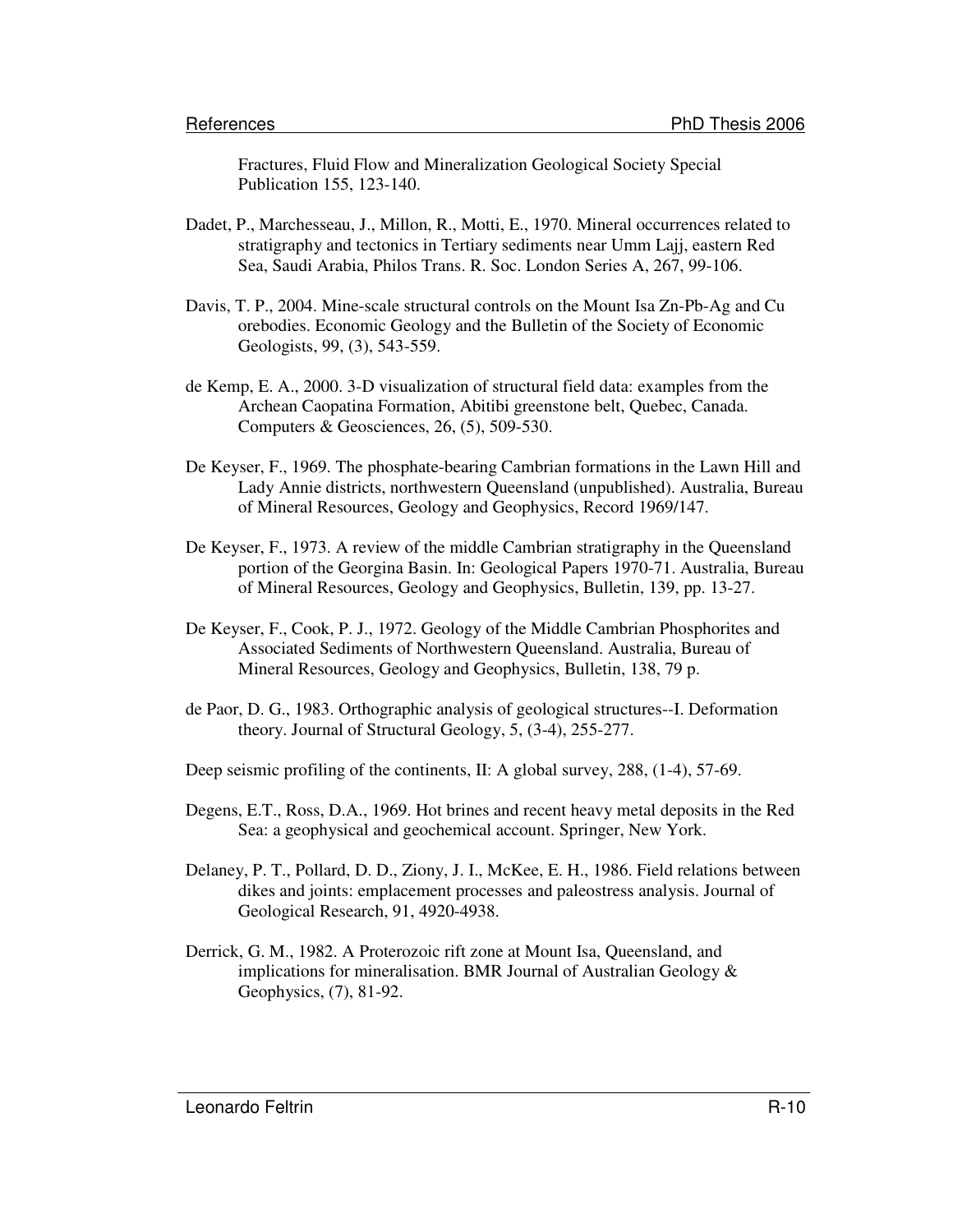- Derrick, G. M., Wilson, I. H., Sweet, I. P., 1980. The Quilalar and Surprise Creek Formations—new Proterozoic units from the Mt Isa Inlier: their regional sedimentology and application to regional correlation. BMR Journal of Australian Geology & Geophysics, (5), 215-223.
- Desai, C. S., Christian, J. T., 1977. Numerical Methods in Geomechanics. McGraw-Hill, New York.
- Dewers, T., Ortoleva, P., 1990a. A coupled reaction/transport/mechanical model for intergranular pressure solution, stylolites, and differential compaction and cementation in clean sandstones. Geochimica et Cosmochimica Acta, 54, (6), 1609-1625.
- Dewers, T., Ortoleva, P., 1990b. Differentiated structures arising from mechanochemical feedback in stressed rocks. Earth-Science Reviews, 29, (1-4), 283-298.
- Dewers, T., Ortoleva, P., 1994. Nonlinear dynamical aspects of deep basin hydrology; fluid compartment formation and episodic fluid release. American Journal of Science, 294, (6), 713-755.
- Doyle, M. G., Allen, R. L., 2003. Subsea-floor replacement in volcanic-hosted massive sulfide deposits. Ore Geology Reviews, 23, (3-4), 183-222.
- Drummond, B.J., Goleby, B.R., Goncharov, A.G., Wyborn, L.A.I., Collins, C.D.N., MaCready, T., 1998. Crustal-scale structures in the Proterozoic Mount Isa Inlier of north Australia: their seismic response and influence on mineralisation. Tectonophysics, 288, 43-56.
- Duanne, M.J., de Wit, M.J., 1988. Pb-Zn ore deposits of the northern Caledonides products of continental scale fluid mixing and tectonic expulsion during continental collision. Geology, 16, 999-1002.
- Duda, R. O., Hart, P. E., Barrett, P., Gaschnig, J. C., Konolige, K., Reboh, R., Slocum, J., 1978. Development of the PROSPECTOR consultation system for mineral exploration. Stanford Research Institute International, SRI International, Artificial Intelligence Centre, Menlo Park, California, 193 p.
- Dullien, F.A.L., 1979. Porous Media Fluid Transport and Pore Structure. Academic Press Inc., New York.
- Dypvik, H., Jansa, L. F., 2003. Sedimentary signatures and processes during marine bolide impacts: a review. Sedimentary Geology, 161, (3), 309-337.
- Eastman, J. R., 1999. IDRISI 32:Guide to GIS and Image Processing. Clark Lab, Clark University, Worcestar, MA, USA.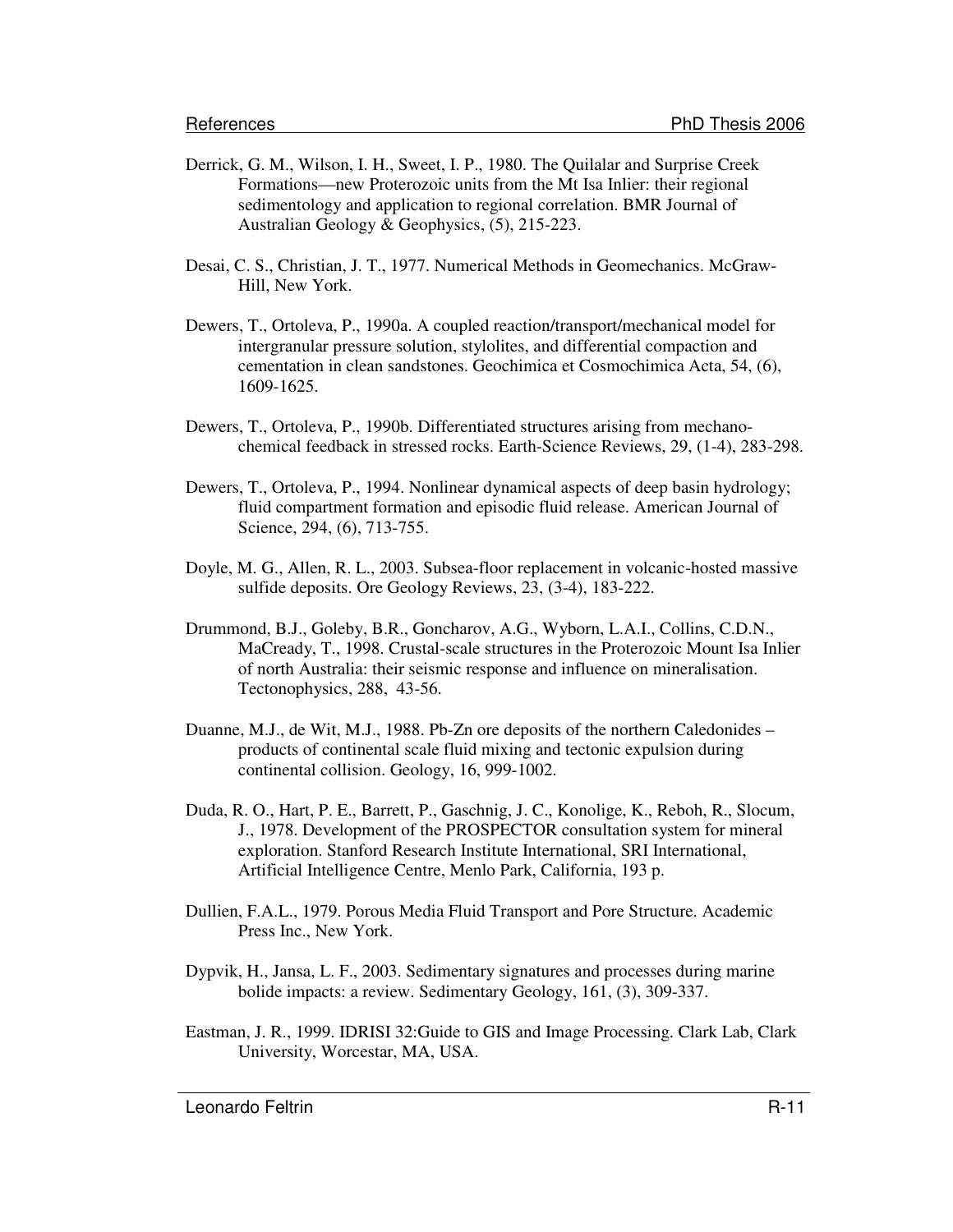- Eastman, J. R., and Jiang, H., 1996. Fuzzy Measures in Multi-Criteria Evaluation, Proceedings, Second International Symposium on Spatial Accuracy Assessment in Natural Resources and Environmental Studies, May 21-23, Fort Collins, Colorado, 527-534.
- Einstein, A., 1934. On the method of theoretical physics. Philosophy of Science, 1, (2), 163-169.
- El Arif, M.M., 1984. Strat-bound and stratiform iron sulfides, sulfur and galena in the Miocene evaporates, Ranga, Red Sea, Egypt (with special emphasis on their diagenetic crystallization rhythmites). In: Wauschkuhn, A., Kluth, C., Zimmermann, R.A. (Eds.) Syngenesis and epigenesis in the formation of mineral deposits. Springer, New York, 457-467.
- Elliott, C. G., Williams, P. F., 1988. Sediment slump structures: a review of diagnostic criteria and application to an example from Newfoundland. Journal of Structural Geology, 10, (2), 171-182.
- Engelder, T., 1985. Loading paths to joint propagation during a tectonic cycle: an example from the Appalachian Plateau, U.S.A. Journal of Structural Geology, 7, (3), 459-476.
- Etheridge, M. A., Wall, V. J., Cox, S. F., 1984. High fluid pressure during regional metamorphism and deformation: implications for mass transport and deformation mechanisms. Journal of Geophysical Research, 89, (6), 4344-4358.
- Etheridge, M. A., Wall, V. J., Vernon, R. H., 1983. The role of the fluid phase during regional metamorphism and deformation. Journal of Metamorphic Geology, 1, (3), 205-226.
- Etheridge, M.A., Rutland, R.W.D., Wyborn, L.A.I., 1987. Orogenesis and Tectonic Process in the Early to Middle Proterozoic of Northern Australia. American Geophysical Union, Geodynamic Series 17, 131-147.
- Farquharson, R. B., Richards, J. R., 1975. Isotopic remobilization in the Mount Isa tuff beds. Chemical Geology, 16, (2), 73-88.
- Farrington, J.L., 1952. A preliminary description of the Nigerian lead-zinc field. Economic Geology, 47, 583-608.
- Faure, G., 1991. Principles and Applications of Inorganic Geochemistry. Prentice-Hall, New Jersey, 626 p.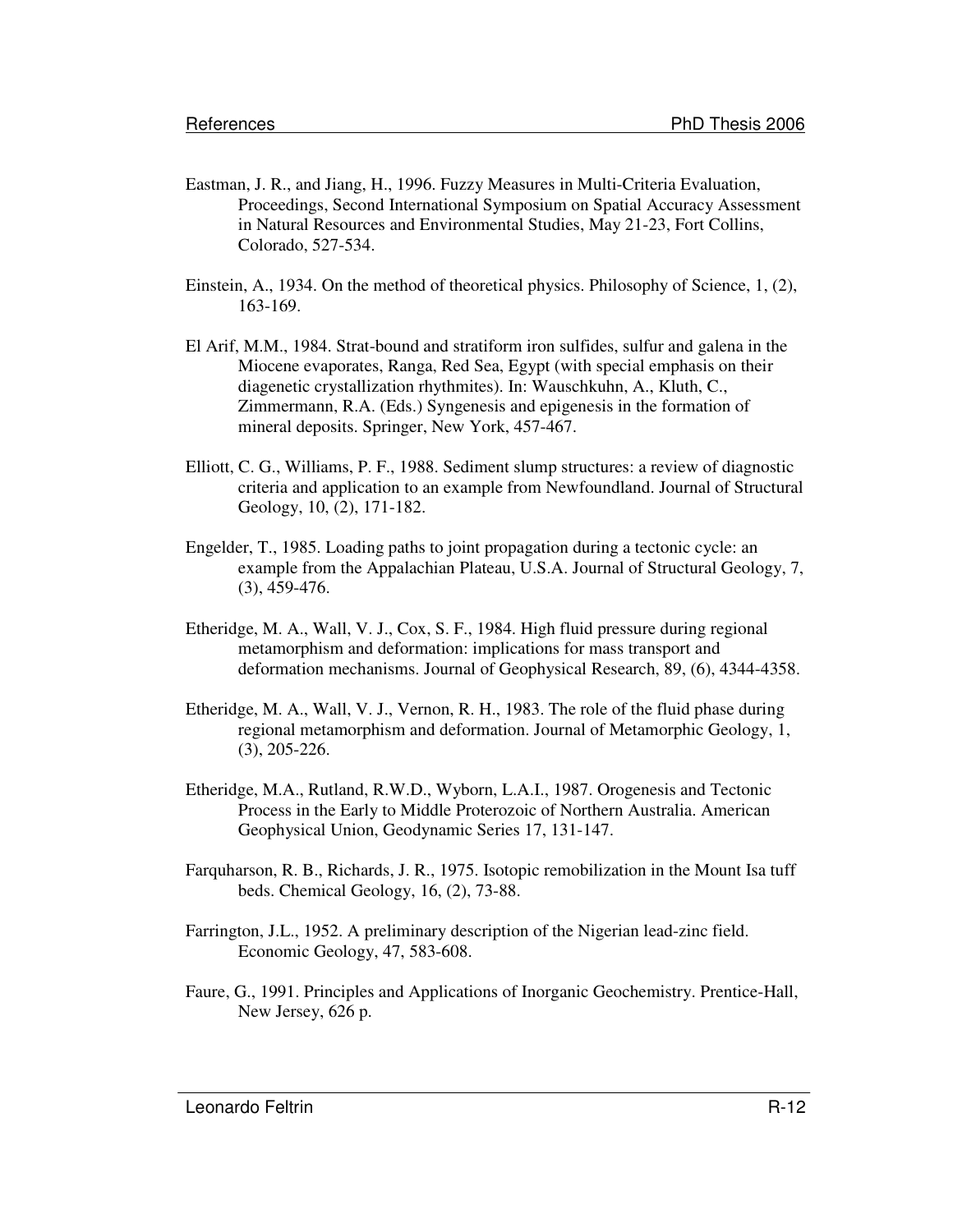- Feltrin, L., McLellan, J. G., Oliver, N. H. S., 2006. Modelling the giant, Zn-Pb-Ag Century deposit, Queensland, Australia. Computers & Geosciences, in review.
- Feltrin, L., Oliver, n. H. S., 2004. Evidence of Multi-stage Ore Genesis at the Century Zinc Deposit Northwestern Queensland, Australia. Proceedings Pmd\*CRC Barossa Conference (Extended Abs.). Adelaide, Record 2004/09, pp. 49-52.
- Feltrin, L., Oliver, N. H. S., Kelso, I. J., King, S., 2003. Basement metal scavenging during basin evolution; Cambrian and Proterozoic interaction at the Century Zn-Pb-Ag deposit, Northern Australia. Proceedings Geofluids IV. Utrecht, Netherlands, Elsevier, Journal of Geochemical Exploration, pp. 159-162.
- Feltrin, L., Oliver, N., Chapman, L., Kelso, I., McPhie, J., McGoldrick, P., 2004. Evolution of mineralised breccias at the Century zinc deposit, northwestern Queensland, Australia. Proceedings 17th Australian geological convention. Geological Society of Australia, Sydney, N.S.W., Australia, pp. 75.
- Ferguson, J., 1992. Lawn Hill Circular Structure. (unpublished report) Bungendore, NSW, 17 p.
- Fisher, N. I., Lewis, T. L., Embleton, B. J., 1987. Statistical analysis of spherical data. Cambridge University Press, 329 p.
- Fisher, R. A., 1925. The application of "Student's" distribution. Metron, 5, (3), 90-104.
- Flake, G. W., 1998. The computational beauty of nature. A Bradford Book, The MIT Press, London, 493 p.
- Flinn, D., 1979. The deformation matrix and the deformation ellipsoid. Journal of Structural Geology, 1, (4), 299-307.
- Foster, D.R.W., 2003. Proterozoic low-pressure metamorphism in the Mount Isa Inlier, northwest Queensland, Australia, with particular emphasis on the use of calcic amphibole chemistry as temperature-pressure indicators. Unpublished PhD thesis, James Cook University, Australia.
- Galera, C., Bennis, C., Moretti, I., Mallet, J. L., 2003. Construction of coherent 3D geological blocks. Computers & Geosciences, 29, (8), 971-984.
- Gandin, A., Wright, D. T., Melezhik, V., 2005. Vanished evaporites and carbonate formation in the Neoarchaean Kogelbeen and Gamohaan formations of the Campbellrand Subgroup, South Africa. Journal of African Earth Sciences, 41, (1), 1-23.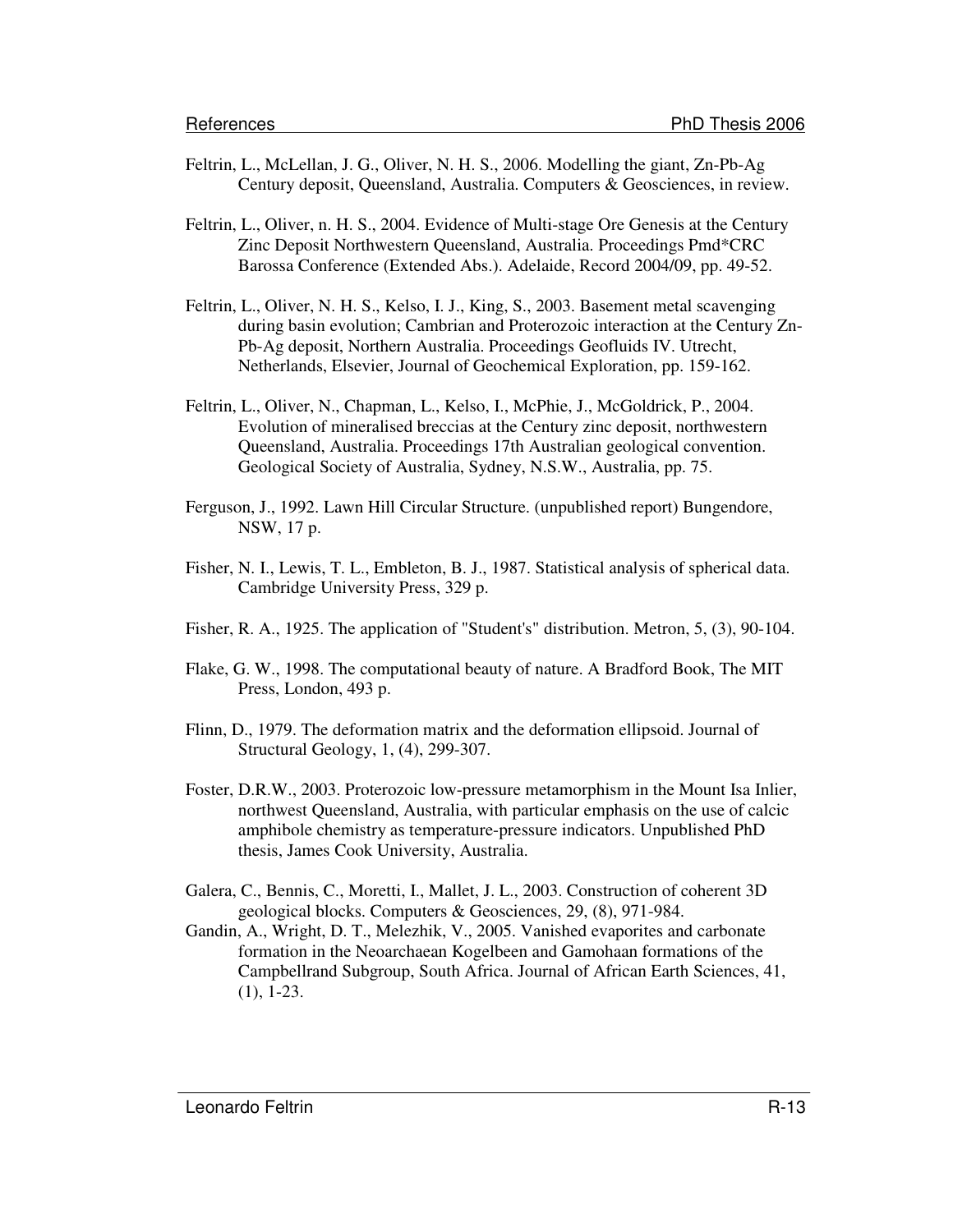- Garven, G., 1985. The role of regional fluid flow in the genesis of the Pine Point deposit, western Canada Sedimentary Basin. Economic Geology, 80, (2), 307- 324.
- Garven, G., Bull, S.W., Large, R.R., 2001. Hydrothermal fluid flow models of stratiform ore genesis in the McArthur Basin, Northern Territory, Australia. Geofluids, 1, (4), 289-313.
- Garven, G., Freeze, R.A., 1984a. Theoretical analysis of the role of groundwater flow in the genesis of stratabound ore deposits. Mathematical and numerical model. American Journal of Science, 284, 1085 1124.
- Garven, G., Freeze, R.A., 1984b. Theoretical analysis of the role of groundwater flow in the genesis of stratabound ore deposits. Quantitative results. American Journal of Science, 284, 1125-1174.
- Gauss, C. F., Weber, W., 1839. Resultate aus den Beobachtungen des magnetishen Vereins im Jahre 1838. Weidmann, Leipzig, Dieterich, Göttingen, 151 p.
- Gauthier, L., Hall, G., Stein, H., Schaltegger, U., 2001. The Osborne deposit, Cloncurry district: a 1595 Ma Cu–Au skarn deposit. In: P. J. Williams (Ed.), A Hydrothermal Odyssey, Extended Abstracts. 58, pp. 58–59.
- Giles, D., Betts, P. G., Lister, G. S., 2004. 1.8-1.5-Ga links between the North and South Australian Cratons and the Early-Middle Proterozoic configuration of Australia. Tectonophysics, 380, (1-2), 27-41.
- Giles, D., Nutman, A. P., 2002. SHRIMP U-Pb monazite dating of 1600-1580 Ma amphibolite facies metamorphism in the southeastern Mt Isa Block, Australia. Australian Journal of Earth Sciences, 49, (3), 455-465.
- Giles, D., Nutman, A. P., 2003. SHRIMP U-Pb zircon dating of the host rocks of the Cannington Ag-Pb-Zn deposit, southeastern Mt. Isa Block, Australia. Australian Journal of Earth Sciences, 50, (3), 295-309.
- Glasby, G. P., Notsu, K., 2003. Submarine hydrothermal mineralization in the Okinawa Trough, SW of Japan: an overview. Ore Geology Reviews, 23, (3-4), 299-339.
- Glickson, A. Y., Ballhaus, C. J., Clarke, G. L., Sheraton, J. W., Stewart, A. J., Sun, S. s., 1995. Geological framework and crustal evolution of the Giles Complex, western Musgrave Block, Western Australia. Australian Geological Survey Organisation, Journal of Geolgy and Geophysics, 16, 41-68.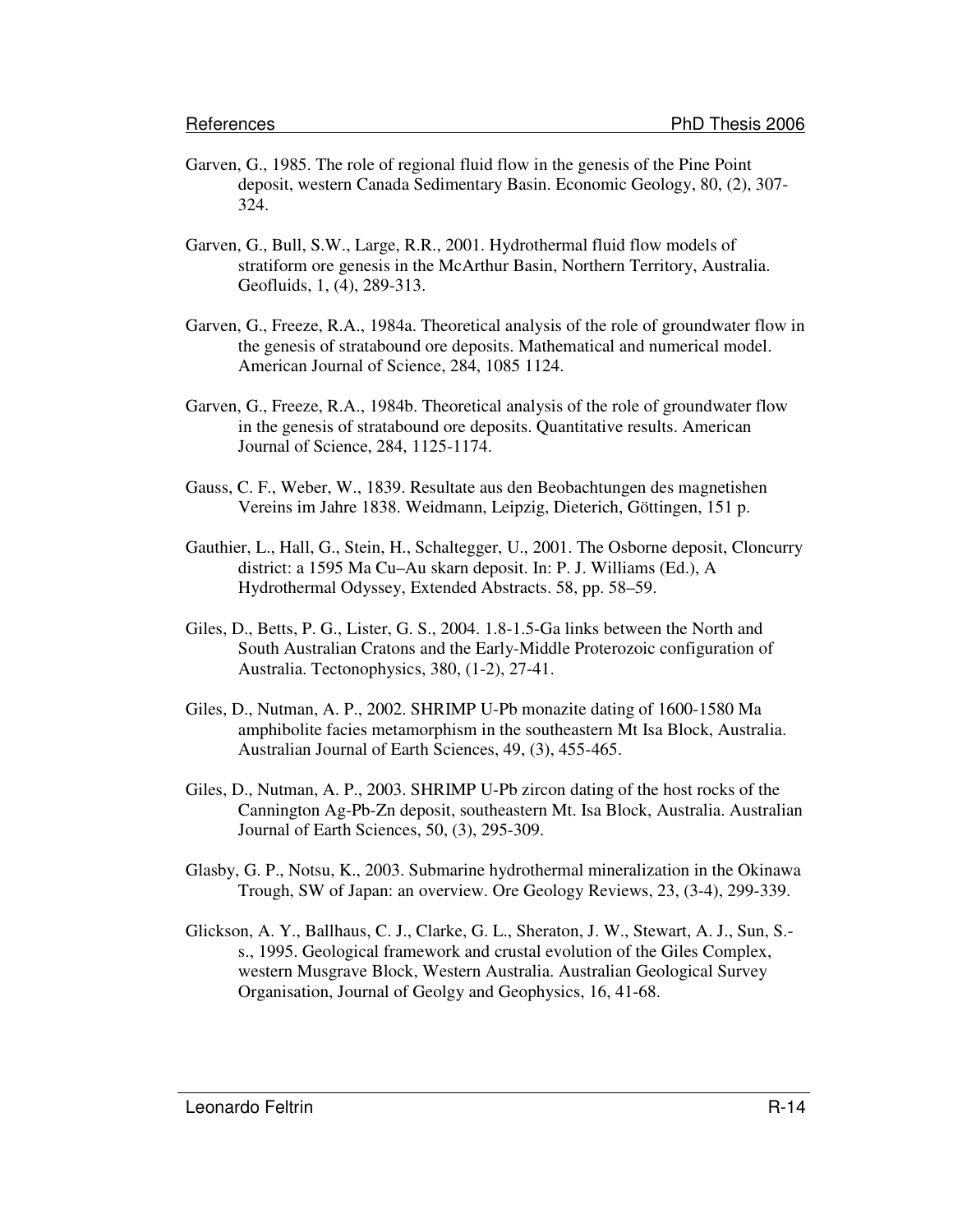- Glickson, A. Y., Stewart, A. J., Ballhaus, C. J., Feeken, E. J. H., Leven, J. H., Sheraton, J. W., Sun, S.-s., 1996. Geology of the western Musgrave Block, central Australia with particular reference to the mafic–ultramafic Giles Complex. Australian Geological Survey Organisation Bulletin, 239, 177 p.
- Glikson, M., Gibson, D. L., Philp, R. P., 1985. Organic matter in Australian Cambrian oil shales and other Iower Palaeozoic shales. Chemical Geology, 51, (3), 175- 191.
- Goodfellow, W. D., 1987. Anoxic stratified oceans as a source of sulphur in sedimenthosted stratiform Zn---Pb deposits (Selwyn Basin, Yukon, Canada). Chemical Geology: Isotope Geoscience section, 65, (3-4), 359-382.
- Goodfellow, W. D., Lydon, J. W., Turner, R. J. W., 1993. Geology and genesis of stratiform sediment-hosted (SEDEX) zinc-lead-silver sulphide deposits. In: R. V. Kirkham, W. D. Sinclair, R. I. Thorpe and J. M. Duke (Eds.), Geological Association of Canada, Toronto, ON, Canada, 40, pp. 201-251.
- Gorter, J. D., 1992. Cambro-Ordovician petroleum in the Centralian Superbasin: relationships with sea-level changes. American Association of Petroleum Geologists, 76, (7), 1103.
- Grant, F., 1957. A problem in the analysis of geophysical data. Geophysics, 22, (2), 309-344.
- Grant, N.K., 1971. South Atlantic, Benue trough, and the Gulf of Guinea Cretaceous triple junction. Bulletin Geol. Society America, 82, 2295-2298.
- Grasso, J. R., Sornette, D., 1998. Testing self-organized criticality by induced seismicity. Journal of geophysical research, 103, (B12), 29965-29987.
- Griffin, W. R., 1949. Residual gravity in theory and practice. Geophysics, 14, (1), 39- 56.
- Guidish, T. M., Kendall, C. G. S. C., Lerche, I., Toth, D. J., Yarzab, R. F., 1985. Basin evaluation using burial history calculations; an overview. AAPG Bulletin, 69, (1), 92-105.
- Gustafson, L. B., Williams, N., 1981. Sediment-hosted stratiform deposits of copper, lead, and zinc. In: B. J. Skinner (Ed.), Econ. Geol. Publ. Co., pp. 139-178.
- Hackett, J.P., Bischoff, J.L., 1973. New data on the stratigraphy, extent and geological history of the Red Sea geothermal deposits. Economic Geology, 68, 533-564.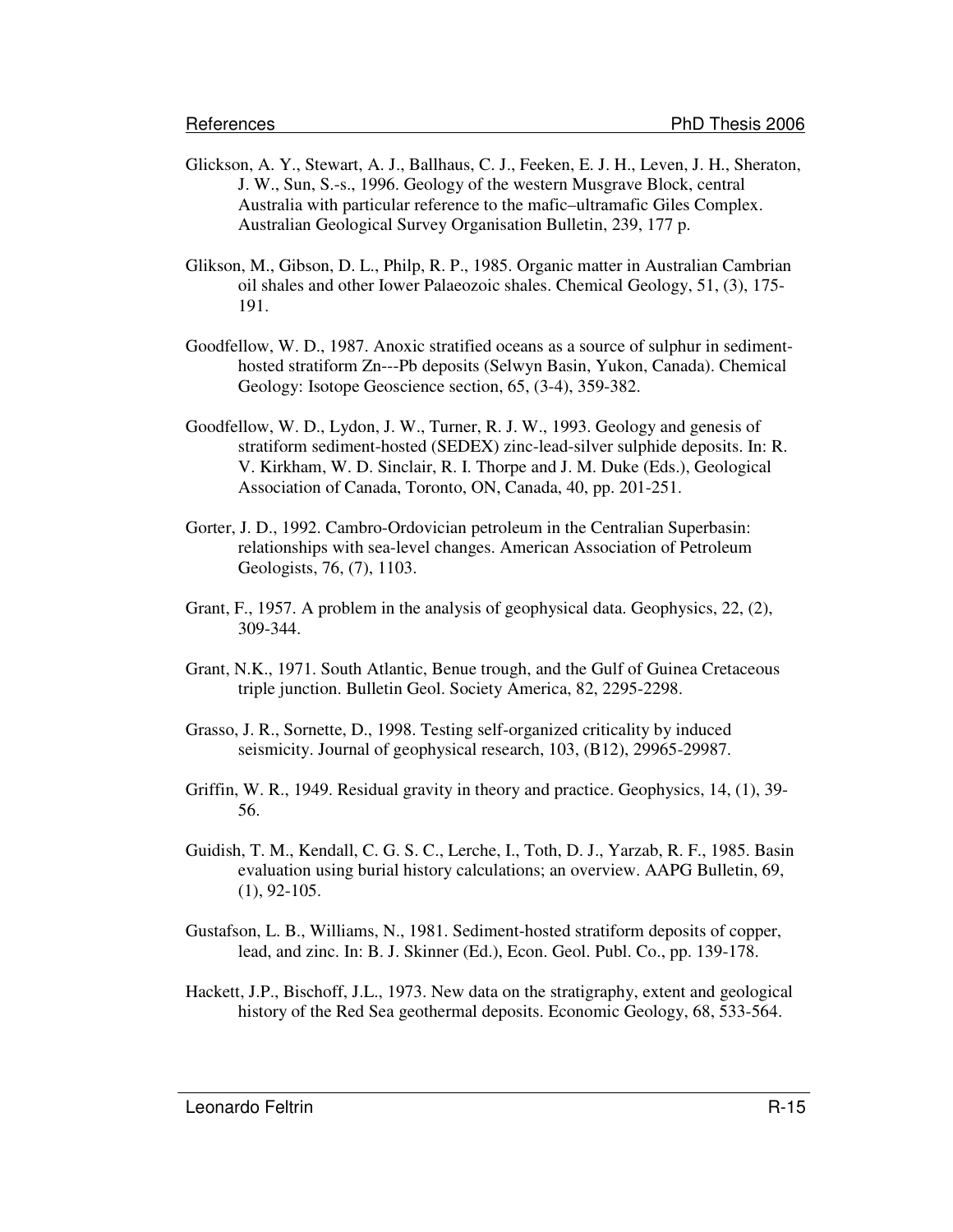- Haines, P. W., Hand, M., Sandiford, M., 2001. Palaeozoic synorogenic sedimentation in central and northern Australia: a review of distribution and timing with implications for the evolution of intracontinental orogens. Australian Journal of Earth Sciences, 48, (6), 911-928.
- Haken, H., 2004. Synergetics introduction and advanced topics. Springer-Verlag Berlin Heidelberg, Germany, 758 p.
- Hallock, P., Hine, A. C., Vargo, G. A., Elrod, J. A., Jaap, W. C., 1988. Platforms of the Nicaraguan Rise; examples of the sensitivity of carbonate sedimentation to excess trophic resources. Geology, 16, (12), 1104-1107.
- Hammond, K. J., Evans, J. P., 2003. Geochemistry, mineralization, structure, and permeability of a normal-fault zone, Casino mine, Alligator Ridge district, north central Nevada. Journal of Structural Geology, 25, (5), 717-736.
- Hancock, P. L., 1985. Brittle microtectonics: principles and practice. Journal of Structural Geology, 7, (3), 437-457.
- Hand, M., Rubatto, D., 2002. The Scale of the Thermal Problem in the Mt Isa Inlier. In: Preiss, V.P. (Ed.), Geoscience 2002: Expanding Horizons. Abstracts of the 16th Australian Geological Convention, Adelaide, July 2002, 67, pp.173.
- Hand, M., Sandiford, M., 1999. Intraplate deformation in central Australia, the link between subsidence and fault reactivation. Tectonophysics, 305, (1-3), 121-140.
- Harbaugh, J. W., Bonham-Carter, G. F., 1970. Computer simulation in geology. Wiley, New York, 575 p.
- Harris, D. P., Pan, G., 1999. Mineral favorability mapping: A comparison of artificial neural networks, logistic regression, and discriminant analysis. Natural Resources Research, 8, (2), 93-109.
- Hayes, B., 2002. Terabyte territory. American Scientist, 90, (3), 212-216.
- Heinrich, C. A., Walshe, J. L., Harrold, B. P., 1996. Chemical mass transfer modelling of ore-forming hydrothermal systems: current practise and problems. Ore Geology Reviews, 10, (3-6), 319-338.
- Helwig, J., 1970. Slump folds and early structures, Northeastern Newfoundland Appalachians. Journal of Geology, 78, 172-187.
- Henderson, R. A., Southgate, P. N., 1980. Cambrian evaporitic sequences from the georgina basin. Search, 11, (7-8), 247-249.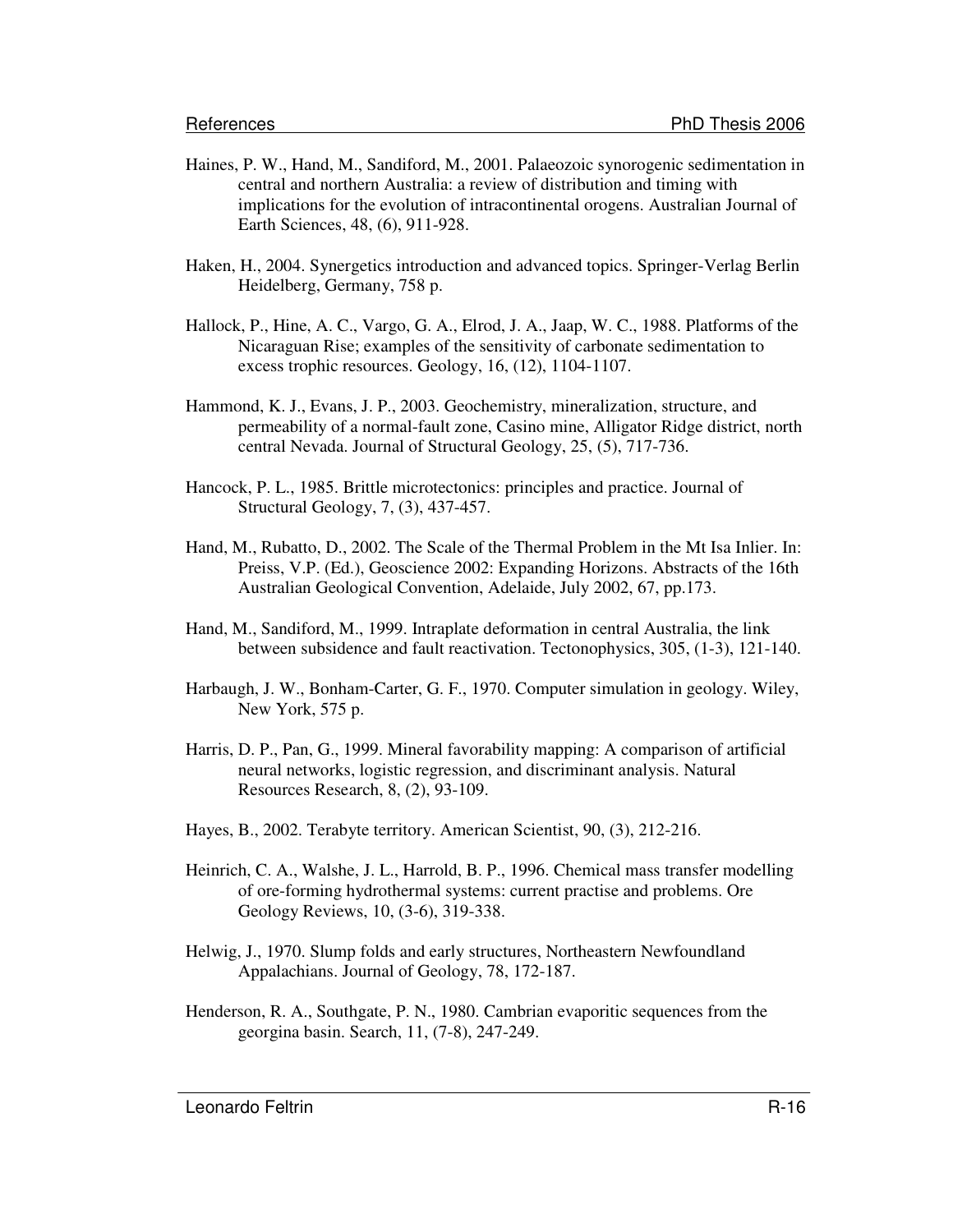- Hobbs, B. E., 1987. Principles involved in mobilization and remobilization. Ore Geology Reviews, 2, (1-3), 37-45.
- Hobbs, B. E., Means, W. D., Williams, P. F., 1976. An outline of structural geology. Wiley, xviii, 571 p.
- Holk, G. J., Kyser, T. K., Chipley, D., Hiatt, E. E., Marlatt, J., 2003. Mobile Pb-isotopes in Proterozoic sedimentary basins as guides for exploration of uranium deposits. Journal of Geochemical Exploration, 80, (2-3), 297-320.
- Houlding, S.W., 1994. 3D Geoscience Modeling, Computer techniques for geological characterization. Springer-Verlag, New York, pp. 304.
- Howarth, R. J., 2001. A History of Regression and Related Model-Fitting in the Earth Sciences (1636?-2000). Natural Resources Research, 10, (4), 241-286.
- Hutton, L. J., 1992. Report on the investigation of postulated astrobleme (unpublished). Geological Survey Division, Department of Minerals and Energy, Queensland, 6 p.
- Hutton, L. J., Sweet, I. P., 1982. Geological evolution, tectonic style, & economic potential of the Lawn Hill Platform cover, Northwest Queensland. BMR Journal of Australian Geology and Geophysics, 7, (2), 125-134.
- Idnurm, M., 2000. Towards a high resolution Late Palaeoproterozoic-earliest Mesoproterozoic apparent polar wander path for northern Australia. Australian Journal of Earth Sciences, 47, 405-429.
- Ireland, T., Bull, S.W., large, R.R., 2003. Mass flow sedimentology within the HYC Zn–Pb–Ag deposit, Northern Territory, Australia: evidence for syn-sedimentary ore genesis. Mineralium Deposita, 39, 2, 143 – 158.
- Isaaks, E. H., Srivastava, R. M., 1989. An introduction to applied geostatistics. Oxford University Press, New York, 561 p.
- Itasca, 2003. FLAC, Fast Lagrangian Analysis of Continua Command Reference, 2nd Edition. Itasca Consulting Group Inc., Minnesota, USA, 362 p.
- Jackson, M. J., Muir, M. D., Plumb, K. A., 1987. Geology of the southern McArthur Basin. Bureau of Mineral Resources Bulletin, 220 p.
- Jackson, M. J., Scott, D.L., Rawlings, D.J., 2000. Stratigraphic framework for the Leichhardt and Calvert Superbasins: review and correlations of the pre-1700 Ma successions between Mt Isa and McArthur River. Australian Journal of Earth Sciences 47, 381–404.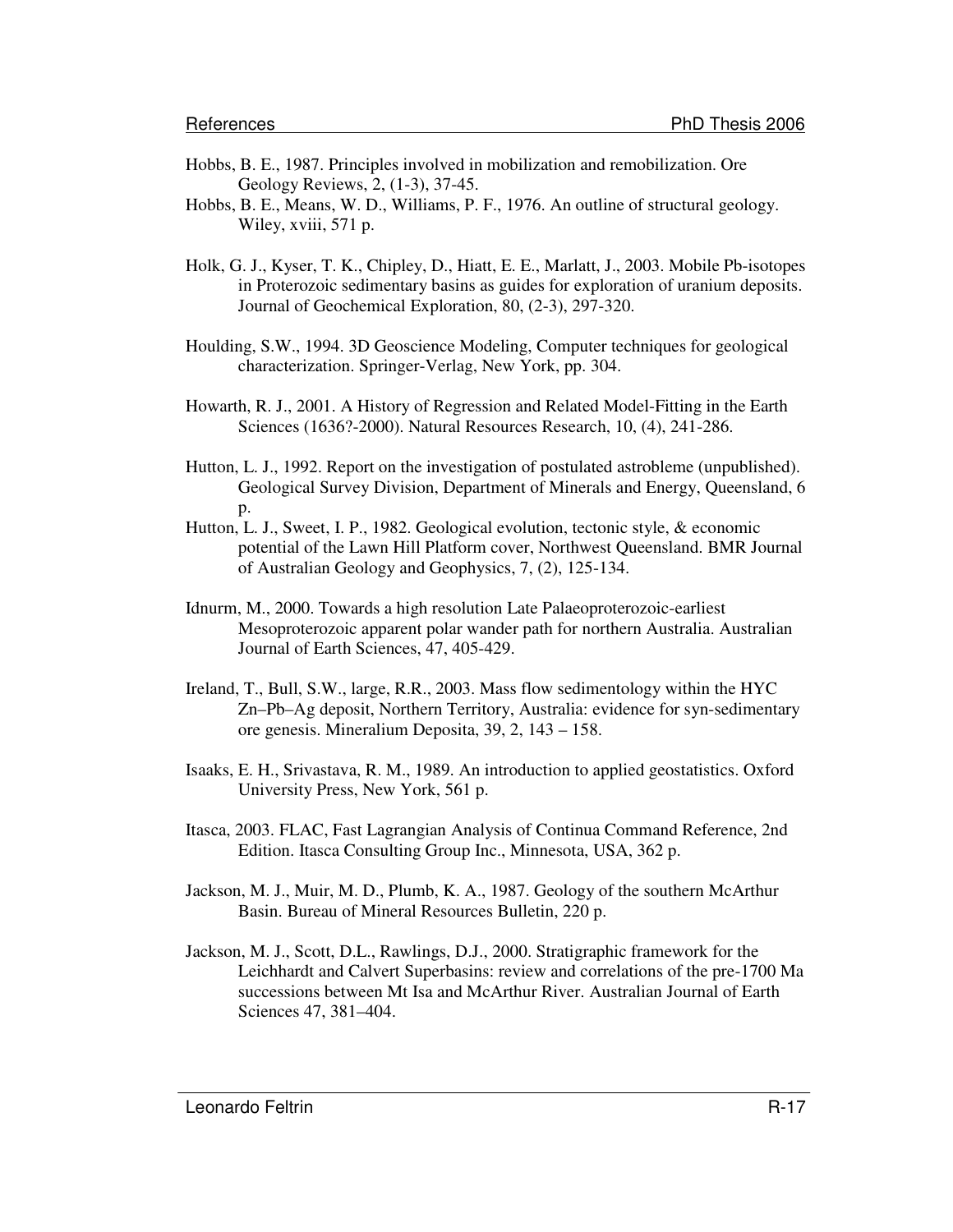- Jackson, S. A., Beales, F. W., 1967. An aspect of sedimentary basin evolution: the concentration of Mississippi Valley Type ores during the late stages of diagenesis. Canadian Society of Petroleum Geologists, Bulletin, 15, 393-433.
- Jaeger, J. C., 1969 In: Elasticity, fracture and flow, with engineering and geological applications Methuen  $& Co.$ , 3, pp.
- Jaques, A. L., Blake D. H., Donchak, P. J. T., 1982. Regional metamorphism in the Selwyn Range area, Northwest Queensland. BMR Journal of Australian Geology and Geophysics, 7, 3, 181-196.
- Jebrak, M., 1997. Hydrothermal breccias in vein-type ore deposits: A review of mechanisms, morphology and size distribution. Ore Geology Reviews, 12, (3), 111-134.
- Johnson, L. C., 2000. Sedimentological Controls on Ore Genesis, Century Zinc Deposit, Northwest Queensland. Queensland University of Technology, Unpublished Honour thesis, 89 p.
- Jolly, R. J. H., Sanderson, D. J., 1995. Variation in the form and distribution of dykes in the Mull swarm, Scotland. Journal of Structural Geology, 17, (11), 1543-1557.
- Kelso, I., Briggs, T., Basford, P., 2000. The Century zinc deposit; a geological update. Northern Queensland exploration and mining 2000; extended abstracts Bulletin - Australian Institute of Geoscientists, 31, 79-81.
- Kesler, S. E., 1997. Metallogenic evolution of convergent margins: Selected ore deposit models. Ore Geology Reviews, 12, (3), 153-171.
- Khain, V. Y., 1992. The role of rifting in the evolution of the Earth's crust. Tectonophysics, 215, (1-2), 1-7.
- King, S., 2002. Cross section construction and fault modelling of the northern block, Century zinc mine NW Queensland. Solid Geology Report, Brisbane, Australia, 54 p.
- Korsch, R. J., Goleby, B. R., Leven, J. H., Drummond, B. J., 1998. Crustal architecture of central Australia based on deep seismic reflection profiling. Tectonophysics Deep seismic profiling of the continents, II: A global survey, 288, (1-4), 57-69.
- Krassay, A.A., Bradshaw, B.E., Domagala, J., Jackson, M.J., 2000a. Siliclastic shoreline to growth-faulted, turbiditic sub-basins: the Proterozoic River Supersequence of the upper McNamara Group on the Lawn Hill Platform, northern Australia. Australian Journal of Earth Sciences, 47, 533-562.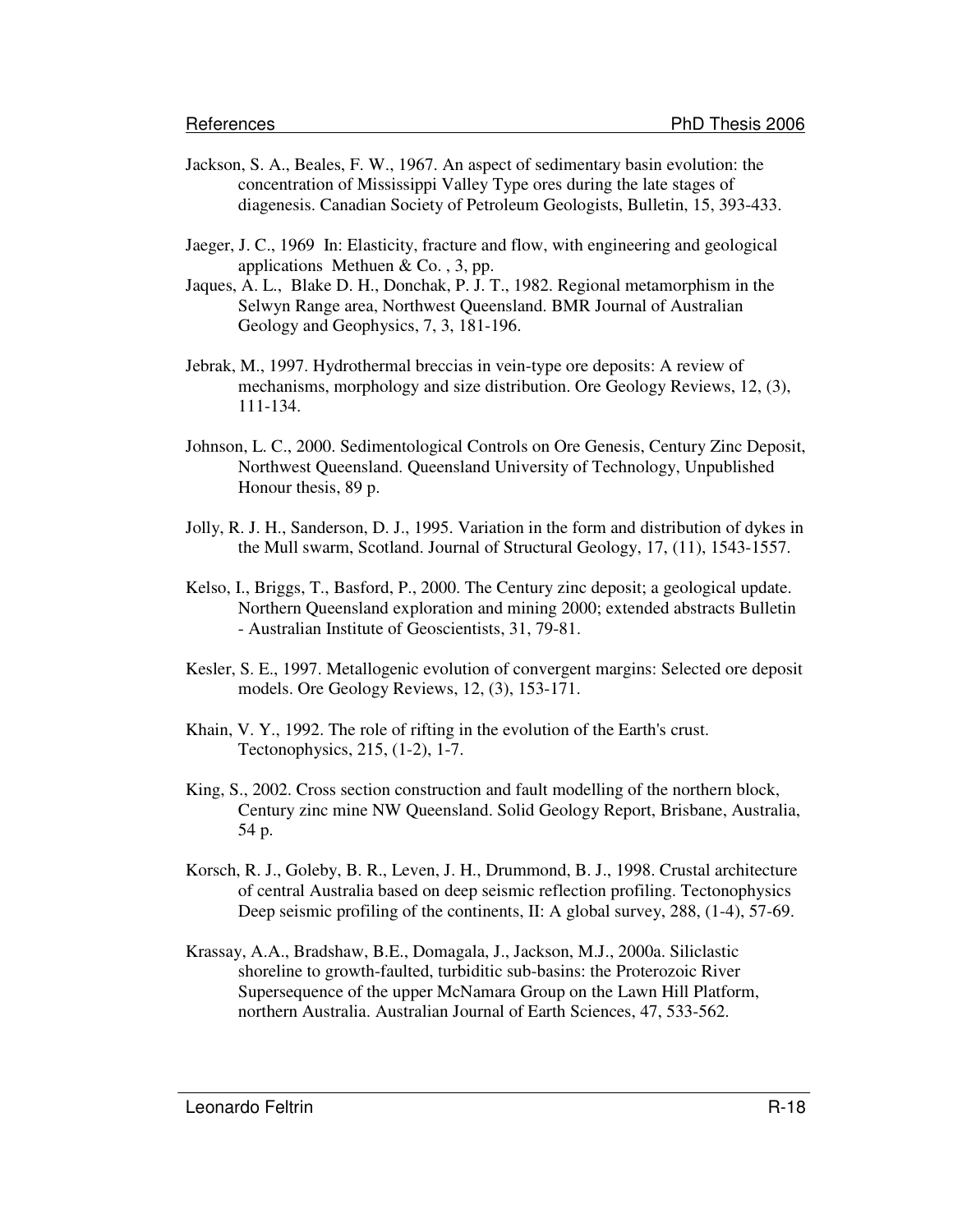- Krassay, A. A., Domagala, J., Bradshaw, B. E., Southgate, P. N., 2000b. Lowstand ramps, fans and deep-water Palaeoproterozoic and Mesoproterozoic facies of the Lawn Hill Platform; the Term, Lawn, Wide and Doom supersequences of the Isa Superbasin, northern Australia. Carpentaria-Mt. Isa Belt; basement framework, chronostratigraphy and geodynamic evolution of Proterozoic successions Australian Journal of Earth Sciences, 47, (3), 563-597.
- Krige, D. G., 1951. A statistical approach to some mine valuation problems on the Witwatersrand. Journal of the Chemical Mining and Metallurgical Society of South Africa, 52, 119-139.
- Krige, D. G., 1960. On the departure of ore value distributions from the lognormal model in South African Gold Mines. Journal of the South African Institute of Mining and Metallurgy, 64, (4), 231-244.
- Krige, D. G., 1966. Two-dimensional weighted moving average trend surfaces for ore valuation [with discussion]. Journal of the South African Institute of Mining and Metallurgy, (Special Symposium Issue), 379-380.
- Krige, D. G., Ueckermann, H. J., 1963. Value contours and improved regression techniques for ore reserve valuations. Journal of the South African Institute of Mining and Metallurgy, 63, (10), 429-452.
- Krumbein, W. C., 1959. Trend surface analysis of contour-type maps with irregular control-point spacing. Journal of Geophysical Research, 64, (7), 823-834.
- Krumbein, W. C., 1962. The computer in geology. Science, 136, (3522), 1087-1092.
- Krumbein, W. C., 1969. The computer in geological perspective. In: D. F. Merriam (Ed.), Computer Applications in the Earth Sciences. Plenum, New York, pp. 251-275.
- Krumbein, W. C., Pettijohn, F. J., 1938. Manual of sedimentary petrography. Appleton-Century, New York, 549 p.
- Kuenen, P. H., 1967. Emplacement of flysch-type sand beds. Sedimentology, 9, 203- 244.
- Large, D., 1988. The evaluation of sedimentary basins for massive sulfide mineralization Base metal sulfide deposits in sedimentary and volcanic environments; proceedings of Deutsche Mineralogische Gesellschaft, Gesellschaft Deutscher Metallhuetten- und Bergleute, Society of Geology Applied to Mineral Deposits joint meeting on ore deposits 5, 3-11.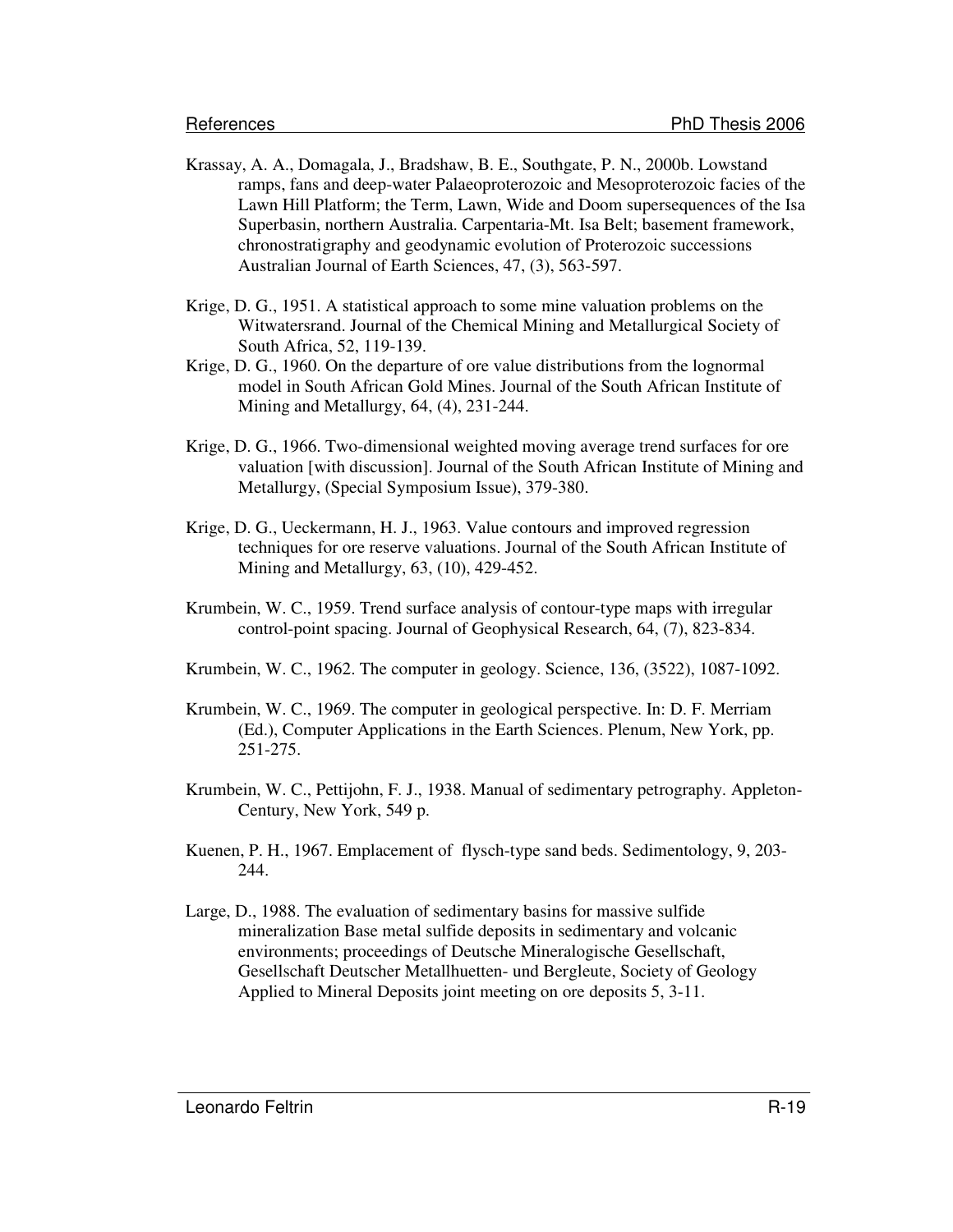- Large, D.E., 1980. Geological parameters associated with sediment-hosted, submarine exhalative Pb-Zn deposits: an empirical model for mineral exploration. Geologisches Jahrbuch, 40, 59-129.
- Large, R. R., Bull, S. W., Cooke, D. R., McGoldrick, P. J., 1998. A genetic model for the H.Y.C. Deposit, Australia; based on regional sedimentology, geochemistry, and sulfide-sediment relationships. Metallogeny of the McArthur River-Mount Isa-Cloncurry minerals province Economic Geology and the Bulletin of the Society of Economic Geologists, 93, (8), 1345-1368.
- Large, R. R., Bull, S. W., McGoldrick, P. J., 2000. Lithogeochemical halos and geochemical vectors to stratiform sediment hosted Zn-Pb-Ag deposits; Part 2, HYC Deposit, McArthur River, Northern Territory. Journal of Geochemical Exploration, 68, (1-2), 105-126.
- Large, R. R., McGoldrick, P. J., 1998. Lithogeochemical halos and geochemical vectors to stratiform sediment hosted Zn-Pb-Ag deposits, 1. Lady Loretta Deposit, Queensland. Journal of Geochemical Exploration, 63, (1), 37-56.
- Laznicka, P., 1989. Breccias and ores. Part 1: History, organization and petrography of breccias. Ore Geology Reviews, 4, (4), 315-344.
- Leach, D. L., Sangster, D. F., 1993. Mississippi valley-type lead-zinc deposits. In: R. V. Kirkham, W. D. Sinclair, R. I. Thorpe and J. M. Duke (Eds.), Mineral deposit modeling. Geological Association of Canada, 40, pp. 289-314.
- Leach, D. L., Marsh, E., Emsbo, P., Rombach, C. S., Kelley, K. D., Anthony, M., 2004. Nature of Hydrothermal Fluids at the Shale-Hosted Red Dog Zn-Pb-Ag Deposits, Brooks Range, Alaska. Economic Geology, 99, (7), 1449-1480.
- Lindsay, J. F., Brasier, M. D., 1998. The Nature and Origin of the Lawn Hill Structure a Report to Pasminco Exploration. AGSO, Canberra ACT, 13 p.
- Lindsay, J. F., Kruse, P. D., Green, O. R., Hawkins, E., Brasier, M. D., Cartlidge, J., Corfield, R. M., 2005. The Neoproterozoic-Cambrian record in Australia: A stable isotope study. Precambrian Research, 143, (1), 113-133.
- Lister, G. S., O'dea, M. G., Somaia, I., 1999. A tale of two synclines: rifting, inversion and transpressional popouts at Lake Julius, northwestern Mt Isa terrane, Queensland. Australian Journal of Earth Sciences, 46, (2), 233-250.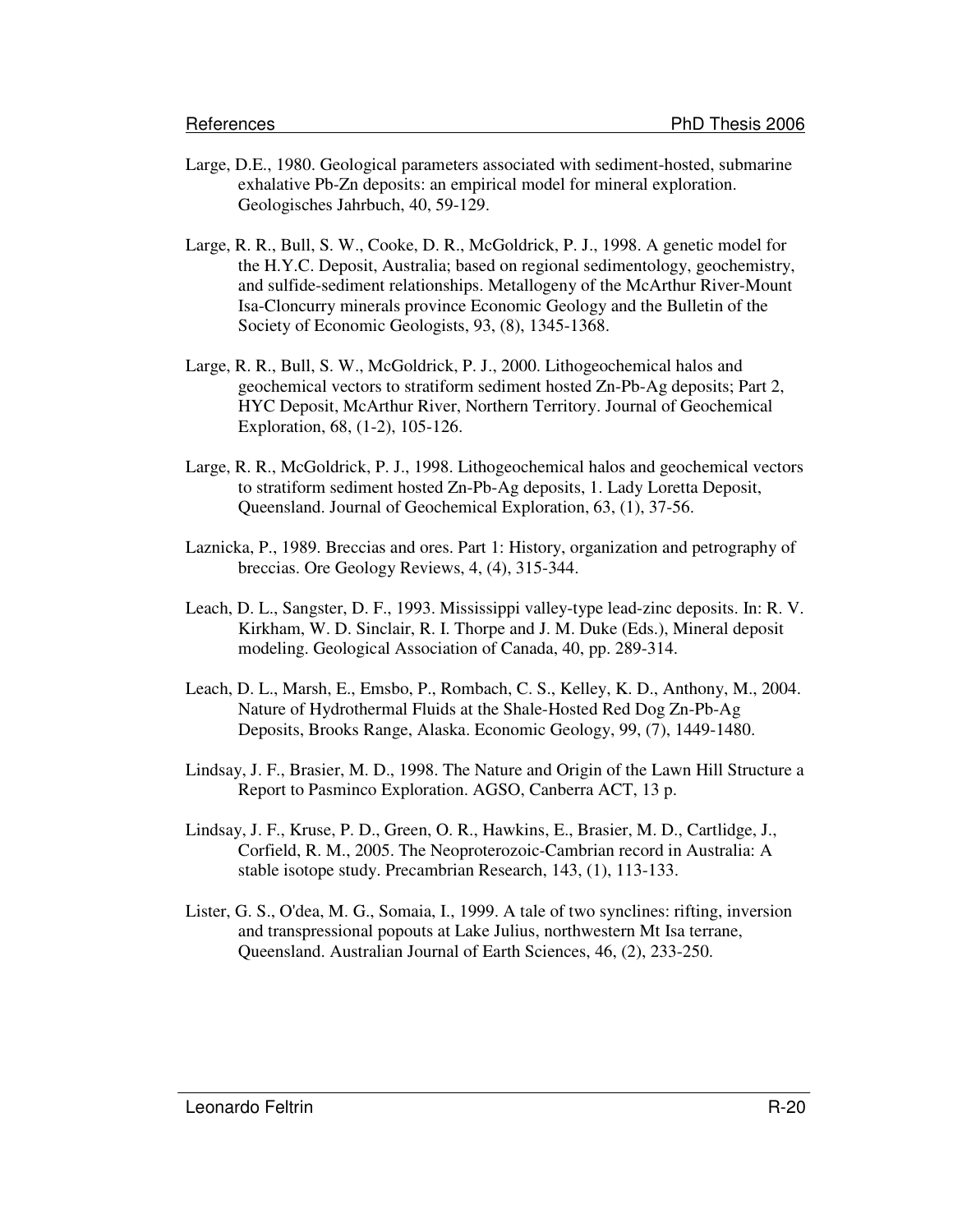- Mair, J. L., Ojala, V. J., Salier, B. P., Groves, D. I., Brown, S. M., 2000. Application of stress mapping in cross-section to understanding ore geometry, predicting ore zones and development of drilling strategies. In: D. I. Groves and J. M. Dunphy (Eds.), Applications of geochronology, geochemistry and GIS to mineral exploration. Geological Society of Australia, 47, pp. 895-912.
- Mallet, J. L., 1989. Discrete smooth interpolation. ACM. Transactions on Graphics, 8, (2), 121-144.
- Mallet, J. L., 2000. Geomodeling with gOcad. Proceedings 31st international geological congress. Brazil 2000.
- Mallet, J. L., 2002. Geomodeling. Oxford University Press, New York, 593 p.
- Maltman, A., 1984. On the term ''soft-sediment deformation''. Journal of Structural Geology, 6, (5), 589-592.
- Mandelbrot, B. B., 1967. How Long Is the Coast of Britain? Statistical Self-Similarity and Fractional Dimension. Science, 156, (3775), 636-638.
- Mandelbrot, B. B., 1983. The fractal geometry of nature. W. H. Freeman, New York, 488 p.
- Mansell, P., 2005. Zinifex Ltd, Annual Report, Melbourne, Australia, 93 p.
- Marcotte, D., Henry, E., 2002. Automatic joint set clustering using a mixture of bivariate normal distributions. International Journal of Rock Mechanics and Mining Sciences, 39, (3), 323-334.
- Marcoux, E., Moelo, Y., 1991. Lead isotope geochemistry and paragenetic study of inheritance phenomena in metallogenesis; examples from base metal sulfide deposits in France. Economic Geology and the Bulletin of the Society of Economic Geologists, 86, (1), 106-120.
- Marcus, M., Minc, H., 1988. Introduction to Linear Algebra. 145 p.
- Marshall, B., Gilligan, L. B., 1987. An introduction to remobilization: Information from ore-body geometry and experimental considerations. Ore Geology Reviews, 2, (1-3), 87-131.
- Marshall, B., Vokes, F. M., Larocque, A. C. L., 2000. Regional metamorphic remobilization; upgrading and formation of ore deposits. In: P. G. Spry, B. Marshall and F. M. Vokes (Eds.), Metamorphosed and Metamorphogenic Ore Deposits. Society of Economic Geologists, Socorro, NM, 11, pp. 19-38.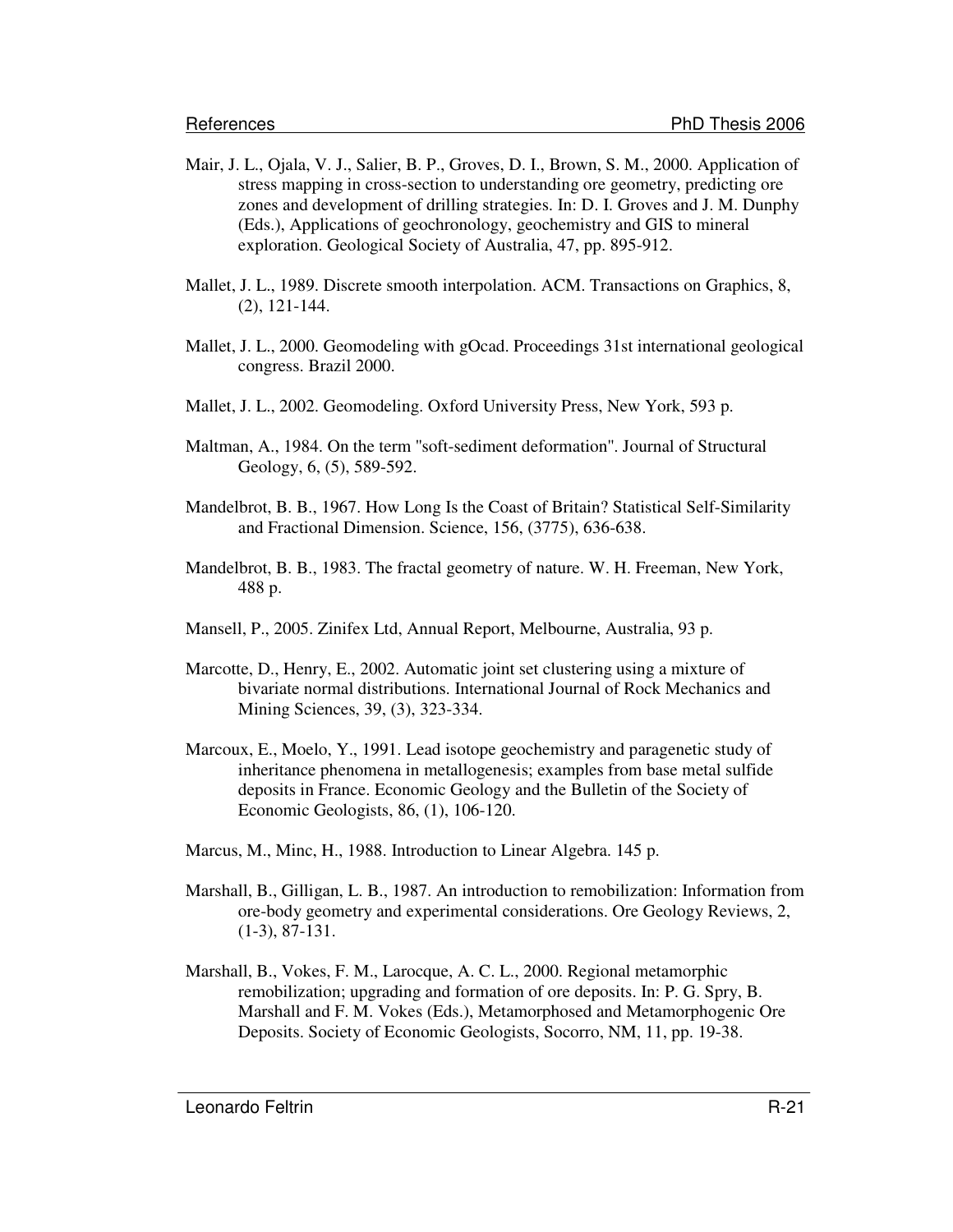Matheron, G., 1965. Les variables régionalisées et leur estimation. Masson, 212 p.

- Matheron, G., 1970. Random functions and their application in geology. In: D. F. Merriam (Ed.), Geostatistics. Plenum, New York, pp. 79-88.
- Maynard, J. B., 1991. Shale-hosted deposits of Pb, Zn, and Ba; syngenetic deposition from exhaled brines in deep marine basins Sedimentary and diagenetic mineral deposits; a basin analysis approach to exploration 5, 177-185.
- McBride, E. F., 1989. Quartz cement in sandstones; a review. Earth-Science Reviews, 26, (2), 69-112.
- McCrea, J. M., 1950. On the isotopic chemistry of carbonates and a palaeotemperature scale. Journal of Chemical Physics, 18, 849-857.
- McLellan, J. G., 2000. Structural controls and numerical modelling of mineralisation at the Osborne Cu-Au deposit, Mount Isa Block, N.W. Queensland. James Cook University, Honour Thesis, 153 p.
- McLellan, J. G., 2004. Numerical Modelling of Deformation and Fluid Flow in Hydrothermal Systems. James Cook University, PhD thesis (Unpublished), 307 p.
- McLellan, J.G., 2000. Structural Controls and Numerical Modelling of Mineralisation at the Osborne Cu-Au Deposit, Mount Isa Block, N.W. Queensland. Hons. Thesis. James Cook University.
- Merriam, D. F., 1981. A forecast for use of computers by geologists in the coming decade of the 80s. Computer Applications in the Earth Sciences. An Update of the 70's. Proceedings of the 8th Geochautauqua, 369-380.
- Merriam, D. F., 1999. Reminiscences of the editor of the Kansas Geological Survey Computer Contributions, 1966-1970 and a byte. Computers and Geosciences, 25, (4), 321-334.
- Merriam, D. F., 2004. The quantification of geology: from abacus to Pentium: A chronicle of people, places, and phenomena. Earth-Science Reviews, 67, (1-2), 55-89.
- Metamorphic processes in ore formation and transformation: A thematic series of papers, 24, (3-4), 315-370.
- Miller, J. M., Wilson, C. J. L., 2004. Stress Controls on Intrusion-Related Gold Lodes: Wonga Gold Mine, Stawell, Western Lachlan Fold Belt, Southeastern Australia. Economic Geology, 99, (5), 941-963.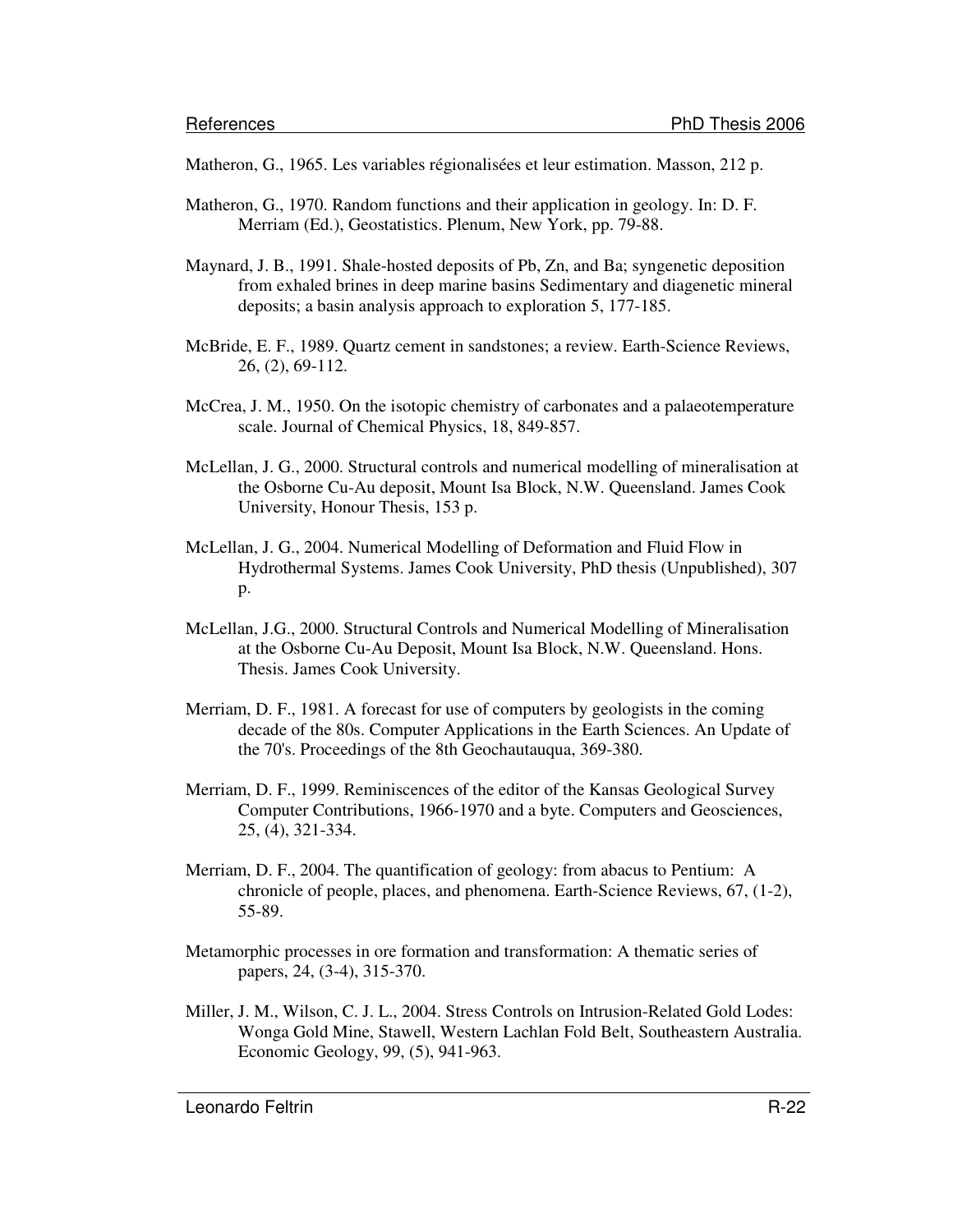- Miller, R. L., 1956. Trend surfaces: their application to analysis and description of environments of sedimentation. I. The relation of sediment-size parameters to current-wave systems and physiography. Journal of Geology, 64, (5), 425-446.
- Morganti, J. M., 1981. Ore deposit models; 4, Sedimentary-type stratiform ore deposits; some models and a new classification Geoscience Canada 8, (2), 65-75.
- Nesbitt, B. E., Muehlenbachs, K., 1989. Origins and movement of fluids during deformation and metamorphism in the Canadian Cordillera. Science, 245, (4919), 733-736.
- Neudert, M. K., McGeough, M., 1996. A new tectonostratigraphic framework for the deposition of the upper McArthur Group, N.T. In: T. Baker, J. F. Rotherham, J. M. Richmond, G. Mark and P. J. Williams (Eds.), James Cook University of North Queensland, Geology Department, [Townsville, Qld.], Australia, 55, pp. 90-94.
- Nicolis, G., 1995. Introduction to Nonlinear Science. Cambridge University Press, New York, 254 p.
- O'Dea, M.G., Lister, G.S., 1995. The role of ductility contrast and basement architecture in the structural evolution of the Crystal Creek block, Mount Isa Inlier, NW Queensland, Australia. Journal of Structural Geology, 17, 7, 949- 960.
- O'Dea, M.G., Lister, G.S., Betts, P.G., Pound, K.S., 1997. A shortened intraplate rift system in the Proterozoic Mt Isa terrain, NW Queensland, Australia. Tectonics 16, 425-441.
- O'Dea, M. G., Lister, G. S., Kennard, J. M., 1996. Extensional geometries within the Leichhardt River Fault Trough of the Mount Isa Terrain, NW Queensland, Australia. Proceedings 13th Australian geological convention. Geological Society of Australia, Sydney, N.S.W., Australia, pp. 322.
- O'Dea, M. G., Lister, G., MacCready, T., Betts, P. G., Oliver, N. H. S., Pound, K. S., Huang, W., Valenta, R. K., 1997. Geodynamic evolution of the Proterozoic Mount Isa terrain. In: J.-P. Burg and M. Ford (Eds.), Orogeny Through Time. Geological Society of London, London, United Kingdom, 121, pp. 99-122.
- Officer, C. B., Carter, N. L., 1991. A review of the structure, petrology, and dynamic deformation characteristics of some enigmatic terrestrial structures. Earth-Science Reviews, 30, (1-2), 1-49.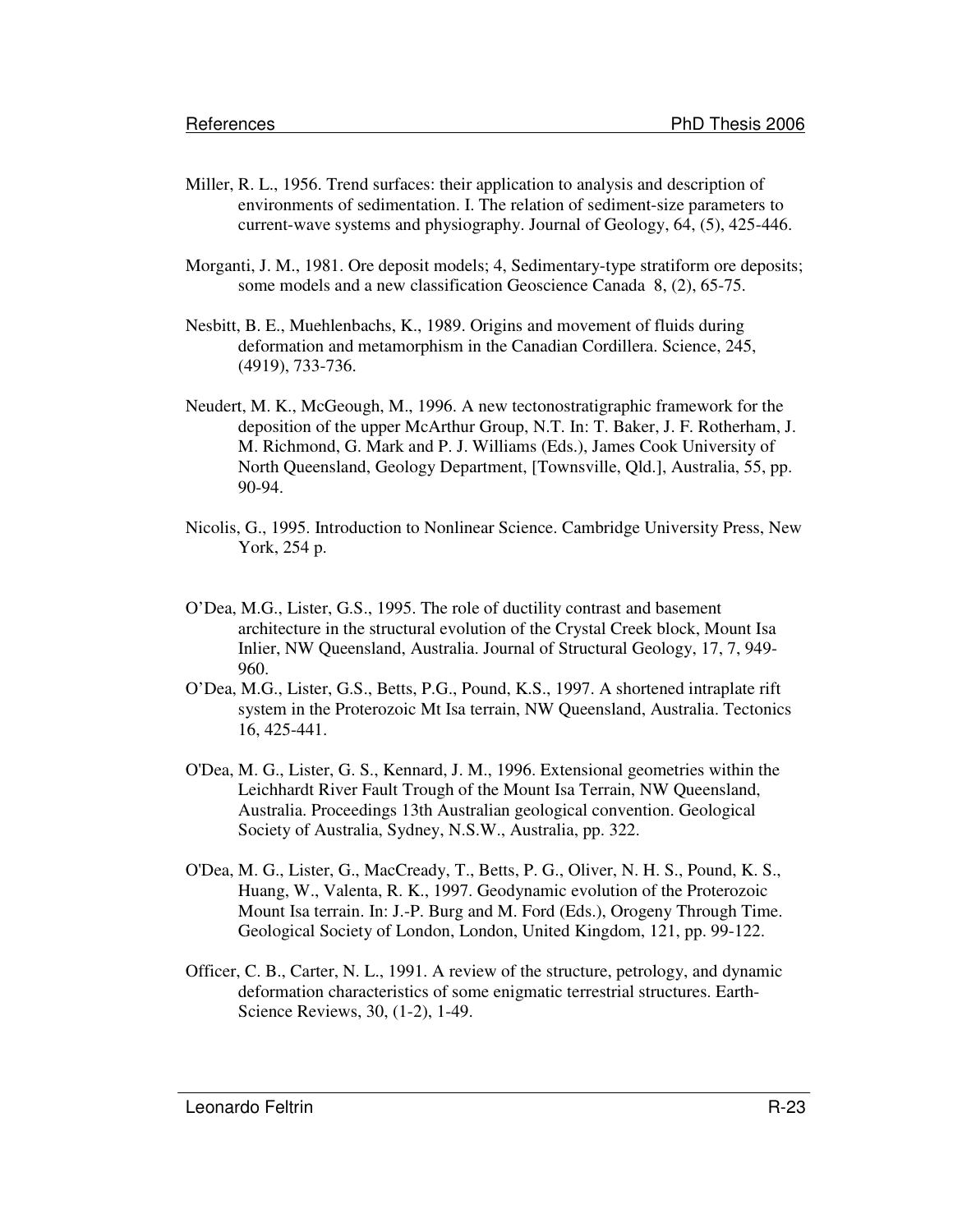- Oldham, C. H. G., Sutherland, D. B., 1955. Orthogonal polynomials: their use in estimating the regional effect. Geophysics, 20, (2), 295-306.
- Oliver, J., 1986. Fluids expelled tectonically from orogenic belts; their role in hydrocarbon migration and other geologic phenomena. Geology (Boulder), 14, (2), 99-102.
- Oliver, N. H. S., 2001. Linking of regional and local hydrothermal systems in the midcrust by shearing and faulting. Tectonophysics, 335, (1-2), 147-161.
- Oliver, N. H. S., Holcombe, R. J., Hill, E. J., Pearson, P. J., 1991. Tectono-metamorphic evolution of the Mary Kathleen fold belt, Northwest Queensland; a reflection of mantle plume processes? . Australian Journal of Earth Sciences 38, (4), 425- 455.
- Oliver, N. H. S., McLellan, J. G., Hobbs, B. E., Cleverley, J. S., Ord A., Feltrin, L., 2006. Numerical Models of Extensional Deformation, Heat Transfer, and Fluid Flow across Basement-Cover Interfaces during Basin-Related Mineralization. Economic Geology, 101, 1-31.
- Oliver, N. H. S., Ord, A., Valenta, R. K., Upton, P., 2001. Deformation, Fluid Flow, and Ore Genesis in Heterogeneous Rocks, with Examples and Numerical Models from the Mount Isa District, Australia. Society of Economic Geologists, Reviews, 14, 51-74.
- Oliver, N. H. S., Pearson, P. J., Holcombe, R. J., Ord, A., 1999. Mary Kathleen metamorphic-hydrothermal uranium-rare-earth element deposit; ore genesis and numerical model of coupled deformation and fluid flow. Australian Journal of Earth Sciences, 46, (3), 467-484.
- Oliver, N.H.S., 1995. Hydrothermal history of the Mary Kathleen Fold Belt, Mount Isa Block, Queensland. Australian Journal of Earth Sciences, 42, 267-279.
- Oliver, N.H.S., Ord, A., Valenta, R.K., Upton, P., 2001a. Deformation, Fluid Flow, and Ore Genesis in Heterogeneous Rocks, with Examples and Numerical Models from the Mount Isa District, Australia. Society of Economic Geologists, Reviews, 14, 51-74.
- Opik, A. A., 1957. The Cambrian Geology of Australia. Australia, Bureau of Mineral Resources, Geology and Geophysics, Bulletin, 49, 284 p.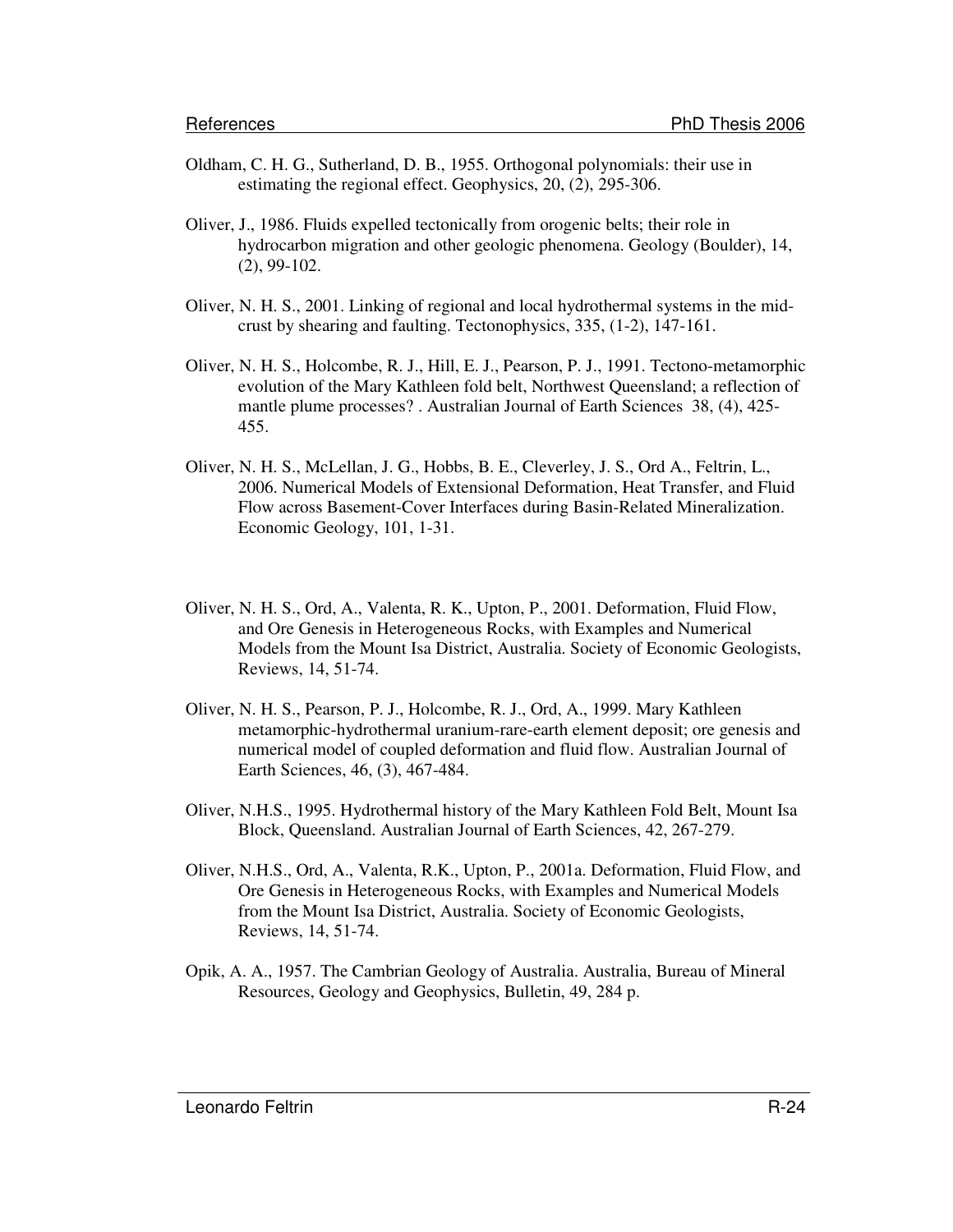- Opik, A. A., 1958. The Cambrian Trilobite Redlichia: organisation and generic concept. Australia, Bureau of Mineral Resources, Geology and Geophysics, Bulletin, 42, 50 p.
- Opik, A. A., 1970. Redlichia of the Ordian (Cambrian) of northern Australia and New South Wales. Australia, Bureau of Mineral Resources, Geology and Geophysics, Bulletin, 114, 67 p.
- Opik, A. A., 1975. Templetonian and Ordian xystridurid trilobites of Australia. Australia, Bureau of Mineral Resources, Geology and Geophysics, Bulletin, 121, 84 p.
- Opik, A. A., 1982. Dolichometopid trilobites of Queensland, Northern Territory, and New South Wales. Australia, Bureau of Mineral Resources, Geology and Geophysics, Bulletin, 175, 85 p.
- Ord A., Hobbs B.E., Zhang Y., Broadbent G.C., Brown, M., Willetts G., Sorjonen-Ward P., Walshe J.L., Zhao C., 2002. Geodynamic modelling of the Century deposit, Mt Isa Province, Queensland. Australian Journal of Earth Sciences, 49, 6, 1011-1039.
- Ord, A., 1991a. Deformation of Rock: A Pressure-Sensitive, Dilatant Material. Pure and Applied Geophysics, 137, (4), 337-366.
- Ord, A., 1991b. Fluid flow through patterned shear zones. Computer Methods and Advances in Geomechanics. Beer, G., Booker, J. R., Carter, J. P. (Eds). Rotterdam, Balkema, 393-398.
- Ord, A., Hobbs, B. E., Zhang, Y., Broadbent, G. C., Brown, M., Willetts, G., Sorjonen-Ward, P., Walshe, J. L., Zhao, C., 2002. Geodynamic modelling of the Century deposit, Mt Isa Province, Queensland. Australian Journal of Earth Sciences, 49, (6), 1011-1039.
- Ord, A., Oliver, N. H. S., 1997. Mechanical controls on fluid flow during regional metamorphism: some numerical models. Journal Metamorphic Geology, 15, (3), 345-359.
- Ortoleva, P. J., Parrish, J. T., Coleman, M. R., 1993. Self-organization and nonlinear dynamics in sedimentary basins. Philosophical Transaction Royal Society of London. A, 344, 171-179.
- Paganelli, F., Richards, J. P., C., G. E., 2002. Integration of Structural, Gravity, and Magnetic Data Using the Weights of Evidence Method as a Tool for Kimberlite Exploration in the Buffalo Head Hills, Northern Central Alberta, Canada. Natural Resources Research, 11, (3), 219-236.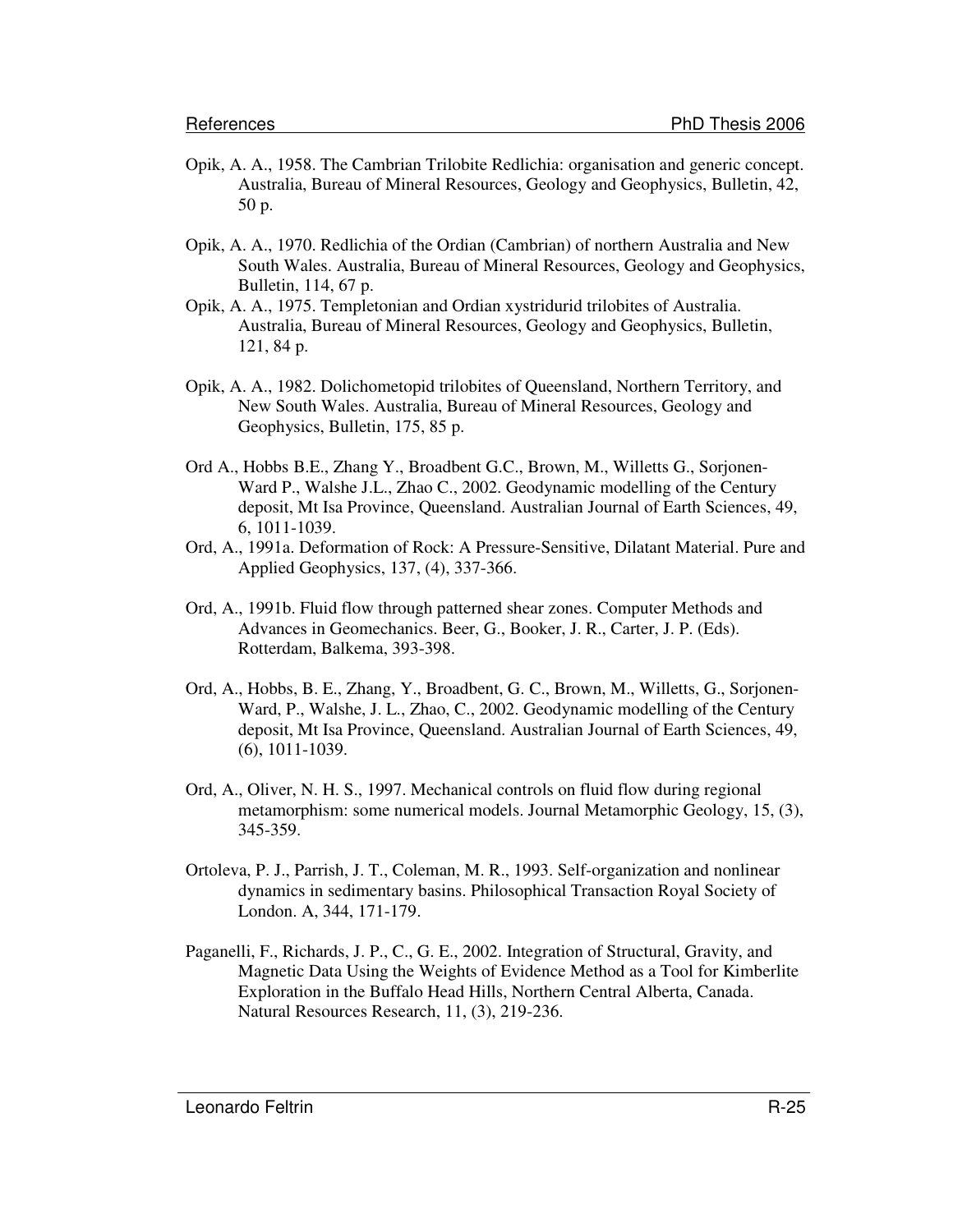- Page, R. W., 1988. Geochronology of early to middle Proterozoic fold belts in northern Australia: a review. Precambrian Research, 40-41, 1–19.
- Page, R. W., Bell, T.H., 1986. Isotopic and structural responses of granite to successive deformation and metamorphism. Journal of Geology, 94, 365-379.
- Page, R. W., Jackson, M. J., Krassay, A. A., 2000. Constraining sequence stratigraphy in North Australian basins; SHRIMP U-Pb zircon geochronology between Mt Isa and McArthur River. Carpentaria-Mt. Isa Belt; basement framework, chronostratigraphy and geodynamic evolution of Proterozoic successions Australian Journal of Earth Sciences, 47, (3), 431-459.
- Page, R. W., Sweet, I. P., 1998. Geochronology of basin phases in the western Mt Isa Inlier, and correlation with the McArthur Basin. Australian Journal of Earth Sciences, 45, 219–232.
- Page, R.W., Sun, S.S., 1998. Aspects of geochronology and crustal evolution in the Eastern Fold Belt, Mt Isa Inlier. Australian Journal of Earth Sciences, 45, 343- 363.
- Park, A. J., Ortoleva, P. J., 2003. WRIS.TEQ; multi-mineralic water-rock interaction, mass-transfer and textural dynamics simulator Reactive transport modeling in the geosciences 29, (3), 277-290.
- Payros, A., Pujalte, V., Orue-Etxebarria, X., 1999. The South Pyrenean Eocene carbonate megabreccias revisited: new interpretation based on evidence from the Pamplona Basin. Sedimentary Geology, 125, (3), 165-194.
- Peacock, D. C. P., 2001. The temporal relationship between joints and faults. Journal of Structural Geology, 23, (2), 329-341.
- Perez, R. J., Boles, J. R., 2005. Interpreting fracture development from diagenetic mineralogy and thermoelastic contraction modeling. Tectonophysics, 400, (1), 179-207.
- Perkins, C., Wyborn, L.A.I., 1998. Age of Cu-Au mineralisation, Cloncurry District, eastern Mt. Isa Inlier, Queensland, as determined by Ar/Ar dating. Australian Journal of Earth Sciences, 45, 233-246.
- Perkins, W. G., 1997. Mount Isa lead-zinc orebodies: Replacement lodes in a zoned syndeformational copper-lead-zinc system? Ore Geology Reviews, 12, (2), 61- 110.
- Phillips, O. M., 1991. Flow and reactions in permeable rocks. Cambridge, Cambridge Univ. Press, United Kingdom, 285 p.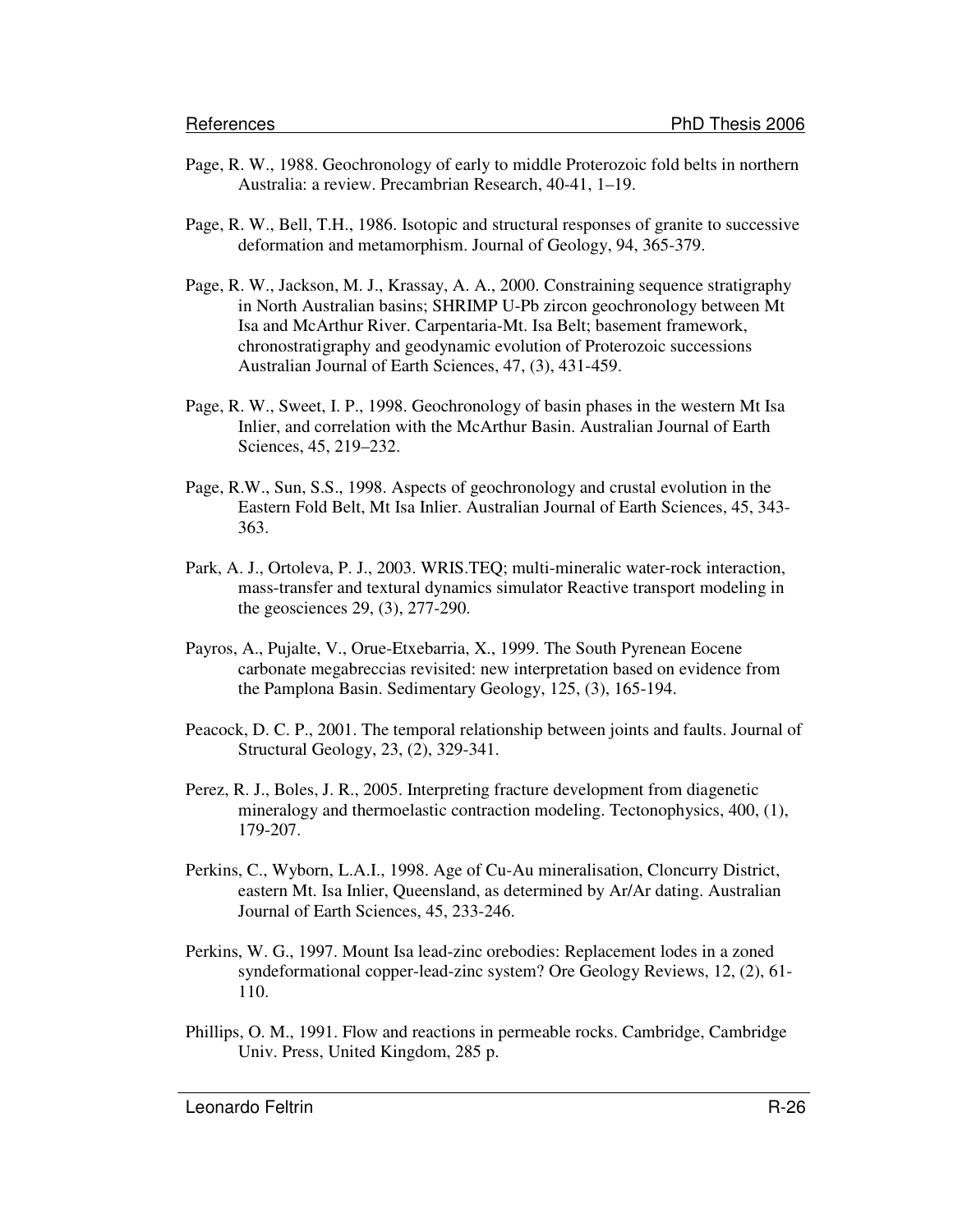- Pietrantonio, G., Riguzzi, F., 2004. Three-dimensional strain tensor estimation by GPS observations: methodological aspects and geophysical applications. Journal of Geodynamics, 38, 1-18.
- Pietsch, B. A., Rawlings, D. J., Creaser, P. M., Kruse, P. D., Ahmad, M., Ferenczi, P. A., Findhammer, T. L. R., 1991. Bauhinia Downs 1:250 000 geological map series. Northern Territory Geological Survey Explanatory Notes SE 53–3.
- Plumb, K. A., Derrick, G. M., 1975. Geology of the Proterozoic rocks of the Kimberley to Mount Isa Region. In: Economic Geology of Australia and Papua New Guinea, pp. 217–252. Australian Institute of Mining and Metallurgy Monograph Series 5.
- Plumb, K. A., Derrick, G. M., Wilson, I.H., 1980. Precambrian geology of the McArthur River Mount Isa Region, northern Australia. In: Henderson, R.A., Stephenson, P.J. (Eds.) The Geology and Geophysics of Northeastern Australia. Geological Society of Australia, Queensland Division, 77-88.
- Pollard, D. D., 1973. Derivation and evaluation of a mechanical model for sheet intrusions. Tectonophysics, 19, (3), 233-269.
- Pollard, D. D., Segall, P., 1987. Theoretical displacements and stresses near fractures in rock: with applications to faults, joints, veins, dikes, and pressure solution surfaces. In: B. K. Atkinson (Ed.), Fracture Mechanics of Rock. Academic Press, London, pp. 277-349.
- Pomar, L., Obrador, A., Westphal, H., 2002. Sub-wavebase cross-bedded grainstones on a distally steepened carbonate ramp, Upper Miocene, Menorca, Spain. Sedimentology, 49, (1), 139-169.
- Porwal, A., Carranza, E. J. M., Hale, M., 2006. Bayesian network classifiers for mineral potential mapping. Computers & Geosciences, 32, (1), 1-16.
- Potter, P. E., Pettijohn, F. J., 1963. Paleocurrents and Basin Analysis. Springer-Verlag, New York, 296 p.
- Price, N. J., 1966. Fault and Joint Development in Brittle and Semibrittle Rock. Pergamon Press, London, 176 p.
- Pye, K., 1984. SEM analysis of siderite cements in intertidal marsh sediments, Norfolk, England. Marine Geology, 56, (1-4), 1-12.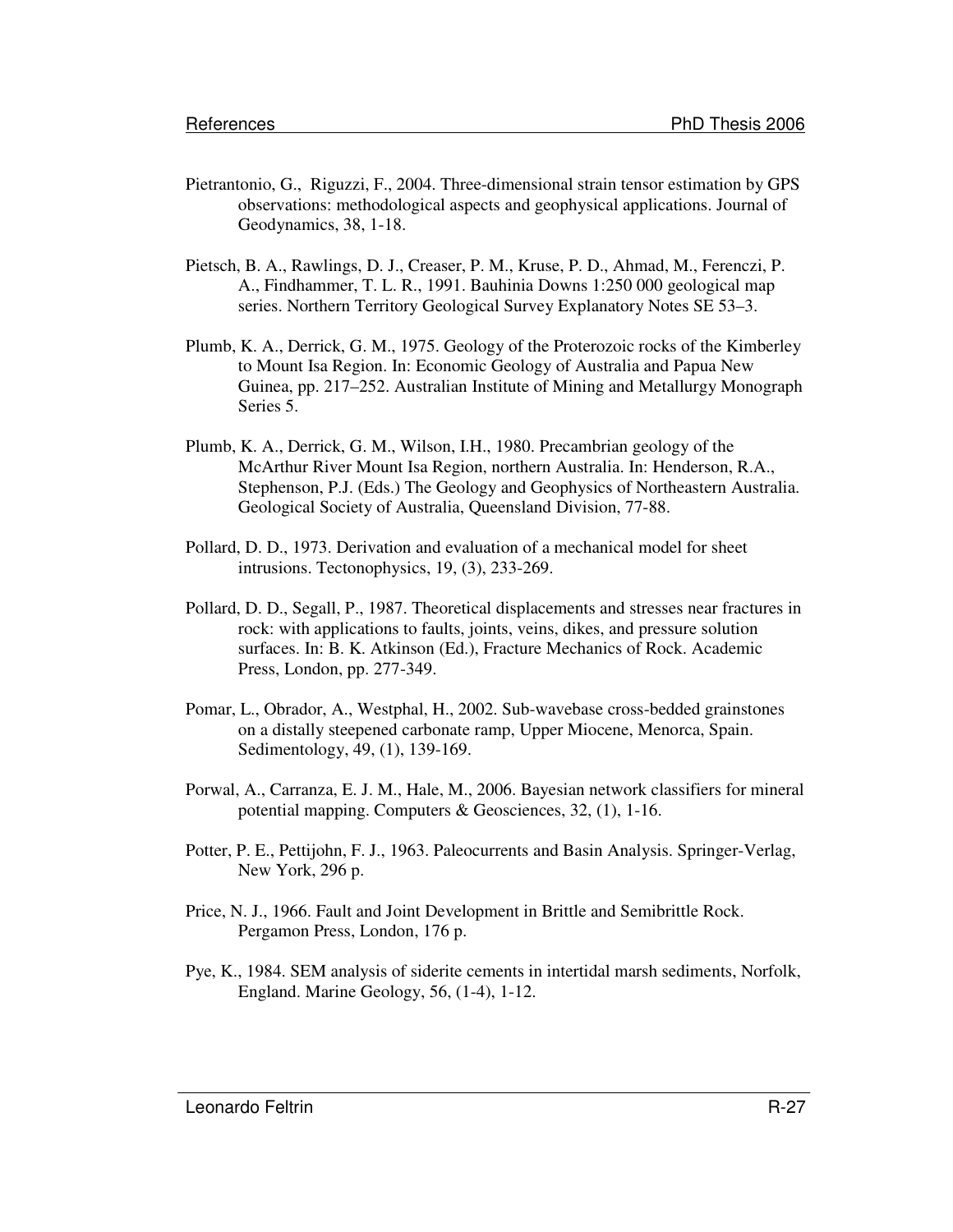- Raines, G. L., 1999. Evaluation of Weights of Evidence to Predict Epithermal-Gold Deposits in the Great Basin of the Western United States. Natural Resources Research, 8, (4), 257-276.
- Reed, C., Wallace, M., 2004. Zn-Pb mineralisation in the Silvermines district, Ireland: a product of burial diagenesis. Mineralium Deposita, 39, (1), 87-102.
- Richards, J. R., 1975. Lead isotope data on three North Australian galena localities. Mineralium Deposita, 10, (4), 287-301.
- Rona, P. A., 1984. Hydrothermal mineralization at seafloor spreading centers. Earth-Science Reviews, 20, (1), 1-104.
- Rossetti, D. F., Santos, J., Antonio E., 2003. Events of sediment deformation and mass failure in Upper Cretaceous estuarine deposits (Cameta Basin, northern Brazil) as evidence for seismic activity. Sedimentary Geology, 161, (1-2), 107-130.
- Rouby, D., Raillard, S., Guillocheau, F., Bouroullec, R., Nalpas, T., 2002. Kinematics of a growth fault/raft system on the West African margin using 3-D restoration. Journal of Structural Geology, 24, (4), 783-796.
- Rubenach, M. J., 1992. Proterozoic low-pressure/high-temperature metamorphism and an anticlockwise P–T–t path for the Hazeldene area, Mt Isa Inlier, Queensland, Australia. Journal Metamorphic Geology, 10, 333-346.
- Rubenach, M., Adshead, N., Oliver, N.H.S., Tullemans, F., Esser, D., Stein, H., 2001. The Osborne Cu-Au Deposit: Geochronology, and Genesis of Mineralisation in Relation to Host Albitites and Ironstones. In: Williams, P.J. (Ed) A Hydrothermal Odyssey, Extended Conference Abstracts, JCU, Economic geology Research Unit Contribution 59, 172-173.
- Ruffell, A. H., Moles, N. R., Parnell, J., 1998. Characterisation and prediction of sediment-hosted ore deposits using sequence stratigraphy. Ore Geology Reviews, 12, (4), 207-223.
- Russell, M.J., 1978. Downward-excavating hydrothermal cells and Irish-type ore deposits: importance of an underlying thick Caledonian prism. Trans. Inst. Min. Metal., 87b, 168-171.
- Saaty, T.L., 1977. A Scaling Method for Priorities in Hierarchical Structures. J. Math. Psychology, 15, 234-281.
- Sahoo, N. R., Pandalai, H. S., 1999. Integration of Sparse Geologic Information in Gold Targeting Using Logistic Regression Analysis in the Hutti-Maski Schist Belt, Raichur, Karnataka, India-A Case Study. Natural Resources Research, 8, (3), 233-250.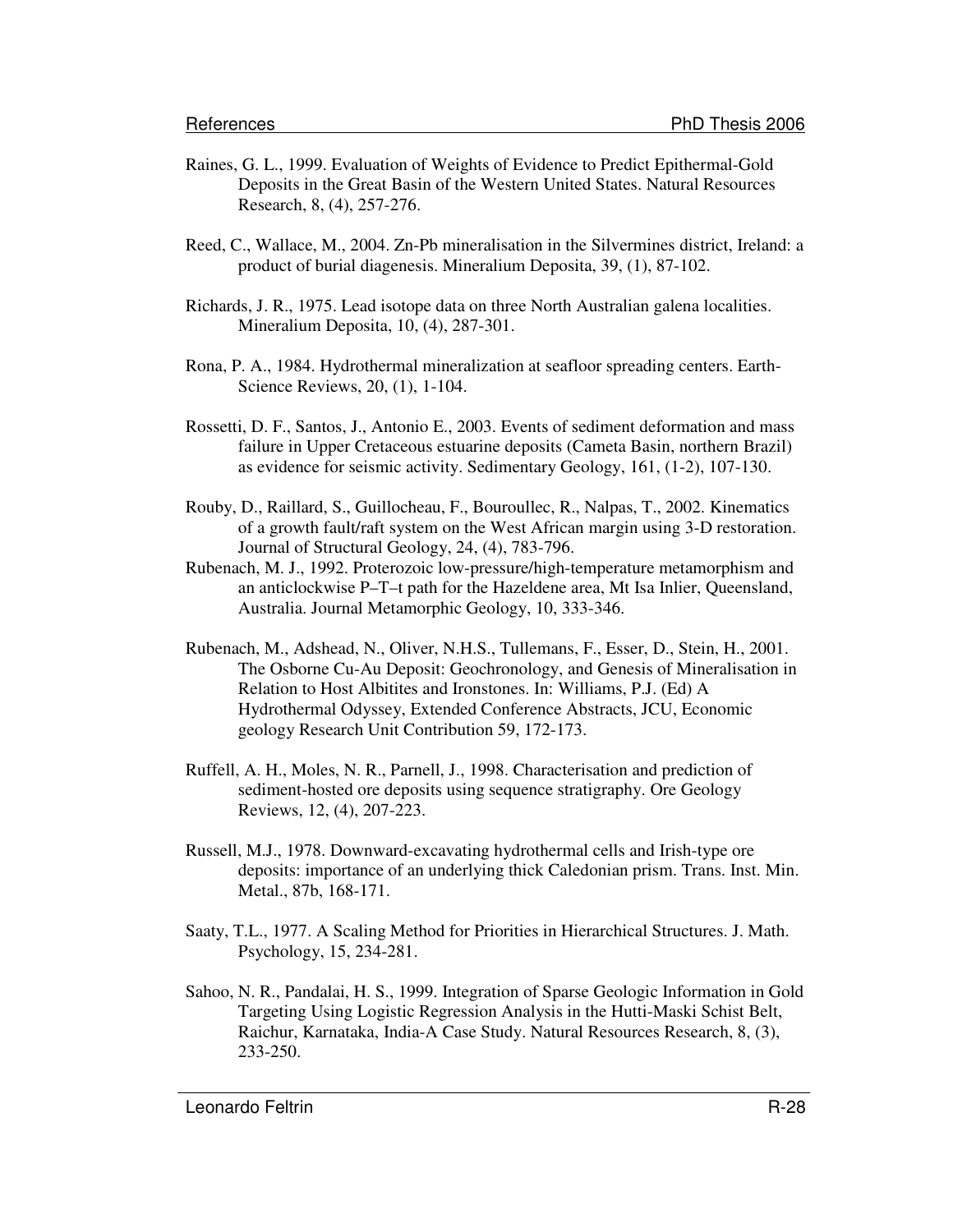- Sandiford, M., Hand, M., 1998. Controls on the locus of intraplate deformation in central Australia. Earth and Planetary Science Letters, 162, (1), 97-110.
- Sangster, D.F., 1983. Sediment-hosted stratiform lead-zinc deposits. Min. Assoc. Canada Short Course Handbook, 8, pp.309.
- Sawkins, F.J., 1990. Metal Deposits in Relation to Plate Tectonics. Springer-Verlag, New York, pp. 388.
- Schardt, C., Large, R. R., Yang, J., 2006. Controls on heat flow, fluid migration, and massive sulfide formation of an off-axis hydrothermal system-the Lau Basin perspective. American Journal of Science, 306, (2), 103-134.
- Schaubs, P. M., Zhao C., 2002. Numerical models of gold-deposit formation in the Bendigo-Ballarat Zone, Victoria. Australian Journal of Earth Sciences, 49, (6), 1077-1096.
- Scott, D. L., Bradshaw, B. E., Tarlowski, C. Z., 1998. The tectonostratigraphic history of the Proterozoic Northern Lawn Hill Platform, Australia: an integrated intracontinental basin analysis. Tectonophysics, 300, (1-4), 329-358.
- Scott, D. L., Rawlings, D. J., Page, R. W., Tarlowski, C. Z., Idnurm, M., Jackson, M. J., Southgate, P. N., 2000. Basement framework and geodynamic evolution of the Palaeoproterozoic superbasins of north-central Australia: an integrated review of geochemical, geochronological and geophysical data. Australian Journal of Earth Sciences, 47, (3), 341-380.
- Scott, D., Tarlowski, C., Page, R., Idnurm, M., Jackson, M. J., Mackenzie, D., Rawlings, D., 1998a. Basement studies in basin analysis; new insights into the evolution of the Lawn Hill Platform. AGSO Research Newsletter, 28, 29-32.
- Secor, D. T., 1965. Role of fuid pressure in jointing. American Journal of Science, 263, 633-646.
- Shafer, G., 1976. A Mathematical Theory of Evidence. Princeton Univ. Press, Princeton, NJ., 297 p.
- Shaw, R. D., Etheridge, M. A., Lambeck, K., 1991. Development of the late Proterozoic to mid-Paleozoic, intracratonic Amadeus Basin in central Australia: a key to understanding tectonic forces in plate interiors. Tectonics, 10, (4), 688-721.
- Shergold, J. H., Druce, E. C., 1980. Upper Proterozoic and Lower Palaeozoic rocks of the Georgina Basin. In: R. A. Henderson and P. J. Stephenson (Eds.), The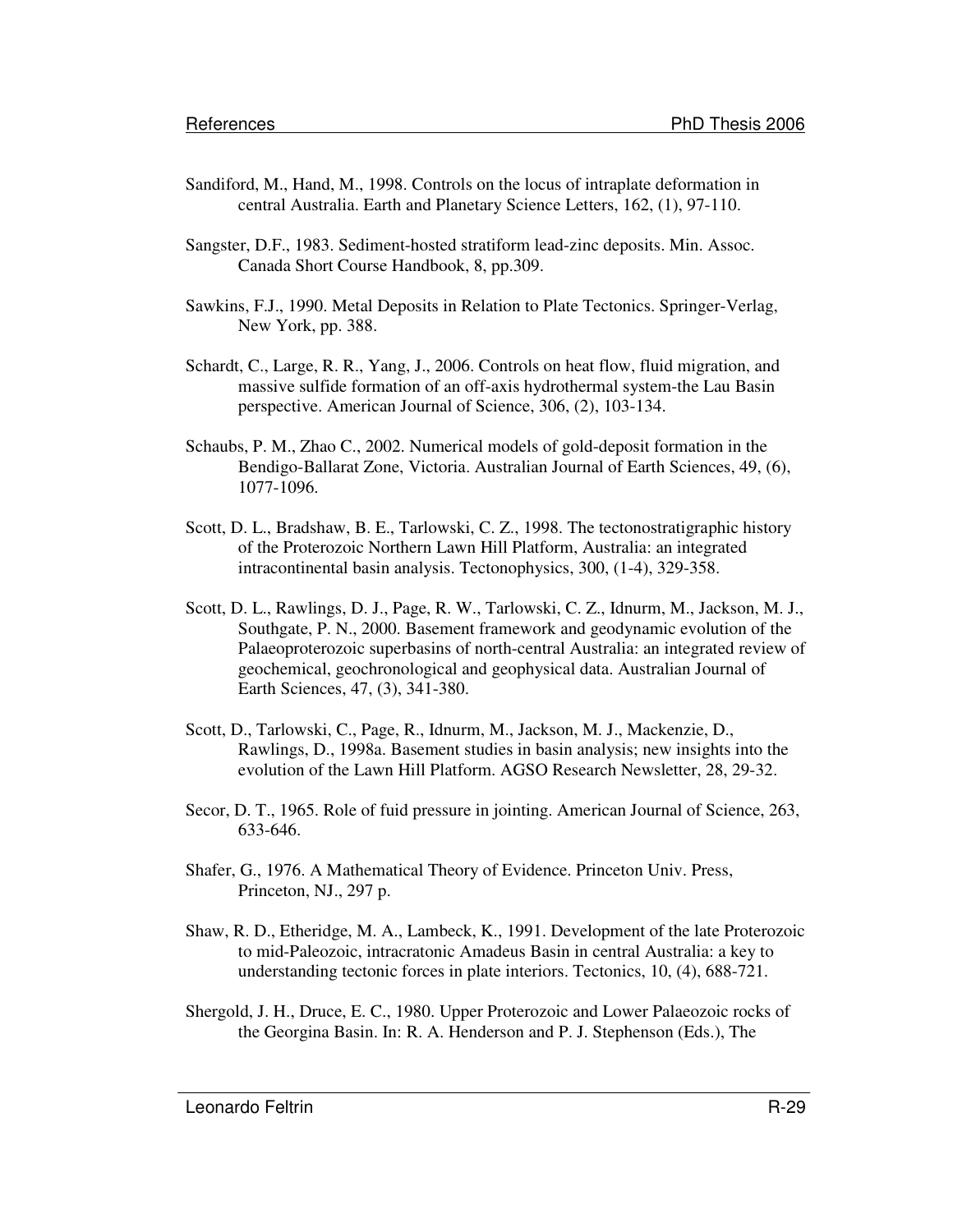Geology and Geophysics of Northeastern Australia. Geological Society of Australia, Queensland Division, pp. 149-174.

- Shergold, J. H., Druce, E. C., Radke, B. M., Draper, J. J., 1976. Cambrian and Ordovician stratigraphy of the eastern portion of the Georgina Basin, Queensland and eastern Northern Territory (Guidebook - International Geological Congress). 25, Excursion 4C, 54 p.
- Shergold, J. H., Elphinstone, R., Laurie, J. R., Nicoll, R. S., Walter, M. R., Young, G. C., Zang, W., 1991. Late Proterozoic and early Palaeozoic palaeontology and biostratigraphy of the Amadeus Basin. In: Bureau of Mineral Resources Bulletin, 236, pp. 97-111.
- Shiki, T., Cita, M. B., Gorsline, D. S., 2000. Sedimentary features of seismites, seismoturbidites and tsunamiites-an introduction. Sedimentary Geology, 135, (1), viivix.
- Shoemaker, E. M., 1992. Letter to the Australian Heritage Commission on the Lawn Hill Structure, Queensland.
- Shoemaker, E. M., Shoemaker, C. S., 1996. The Proterozoic impact record of Australia. AGSO Journal of Geology and Geophysics, 16, 379-398.
- Sibson, R. H., 1985a. A note on fault reactivation. Journal of Structural Geology, 7, (6), 751-754.
- Sibson, R. H., 1985b. Stopping of earthquake ruptures at dilational fault jogs. Nature 316, (6025), 248-251.
- Sibson, R. H., 1987. Earthquake rupturing as a hydrothermal mineralising agent. Geology, 15, (8), 701-704.
- Sibson, R. H., Scott, J., 1998. Stress/fault controls on the containment and release of overpressured fluids: Examples from gold-quartz vein systems in Juneau, Alaska; Victoria, Australia and Otago, New Zealand. Ore Geology Reviews, 13, (1-5), 293-306.
- Silver, D., Zabusky, N. J., 1993. Quantifying Visualizations for Reduced Modeling in Nonlinear Science: Extracting Structures from Data Sets. Journal of Visual Communication and Image Representation, 4, (1), 46-61.
- Simms, M. A., Garven, G., 2004. Thermal convection in faulted extensional sedimentary basins: theoretical results from finite-element modelling. Geofluids, 4, (2), 109-130.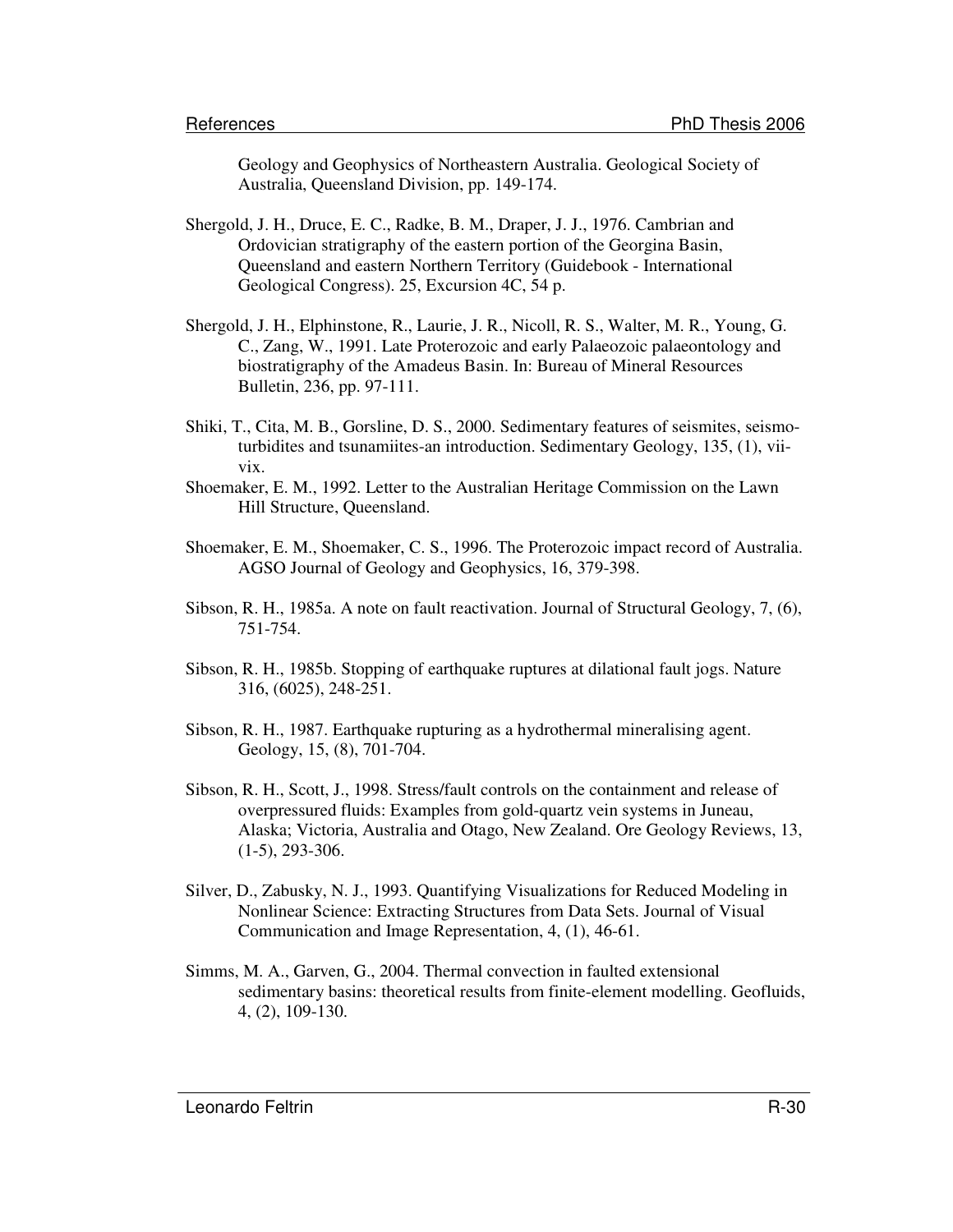- Simoneit, B. R. T., Lonsdale, P. F., 1982. Hydrothermal petroleum in mineralized mounds at the seabed of Guaymas Basin. 295, (5846), 198-202.
- Singer, D. A., Kouda, R., 1996. Application of a feedforward neural network in the search for kuroko deposits in the Hokuroku District, Japan. Mathematical Geology, 28, (8), 1017-1023.
- Smets, P., 1990. The combination of evidence in the transferable belief model. Pattern Analysis and Machine Intelligence, IEEE Transactions, 12, (5), 447-458.
- Smith, J. V., 2000. Flow pattern within a Permian submarine slump recorded by oblique folds and deformed fossils, Ulladulla, south-eastern Australia. Sedimentology, 47, (2), 357-366.
- Smith, K. G., 1972. Stratigraphy of the Georgina Basin. Bureau of Mineral Resources Bulletin, 111, p.
- Smith, W.D., 1969. Penecontemporaneous faulting and its likely significance in relation to Mount Isa ore deposition. Special Publications of the Geological Society of Australia, 2, 225-235.
- Snedecor, G. W., Cochran, W. G., 1967. Statistical Methods: 6th Edition. 593 p.
- Solomon, M., Groves, D. I., 1994. The geology and origin of Australia's mineral deposits. Oxford University Press, New York, 951 p.
- Sornette, D., 1991. Self-organized criticality in plate tectonics. Proceedings NATO ASI "Spontaneous Formation of Space-time Structures and Criticality". Geilo, Norway, 2-12 April 1991, Kluwer Academic Press, Dordrecht, pp. 57-106.
- Sornette, D., 1999. Earthquakes: from chemical alteration to mechanical rupture. Physics Reports, 313, (5), 237-292.
- Southgate, P. N., 2000. Carpentaria Mt Isa Zinc Belt: basement framework, chronostratigraphy and geodynamic evolution of Proterozoic successions. Australian Journal of Earth Sciences, 47, (3), 337-340.
- Southgate, P. N., Bradshaw, B. E., Domagala, J., Jackson, M. J., Idnurm, M., Krassay, A. A., Page, R. W., Sami, T. T., Scott, D. L., Lindsay, J. F., and others, 2000. Chronostratigraphic basin framework for Palaeoproterozoic rocks (1730-1575 Ma) in northern Australia and implications for base-metal mineralisation. Aust J Earth Sci, 47, (3), 461-483.
- Southgate, P. N., Shergold, J. H., 1991. Application of sequence stratigraphic concepts to Middle Cambrian phosphogenesis, Georgina Basin, Australia BMR Journal of Australian Geology and Geophysics 12, (2), 119-144.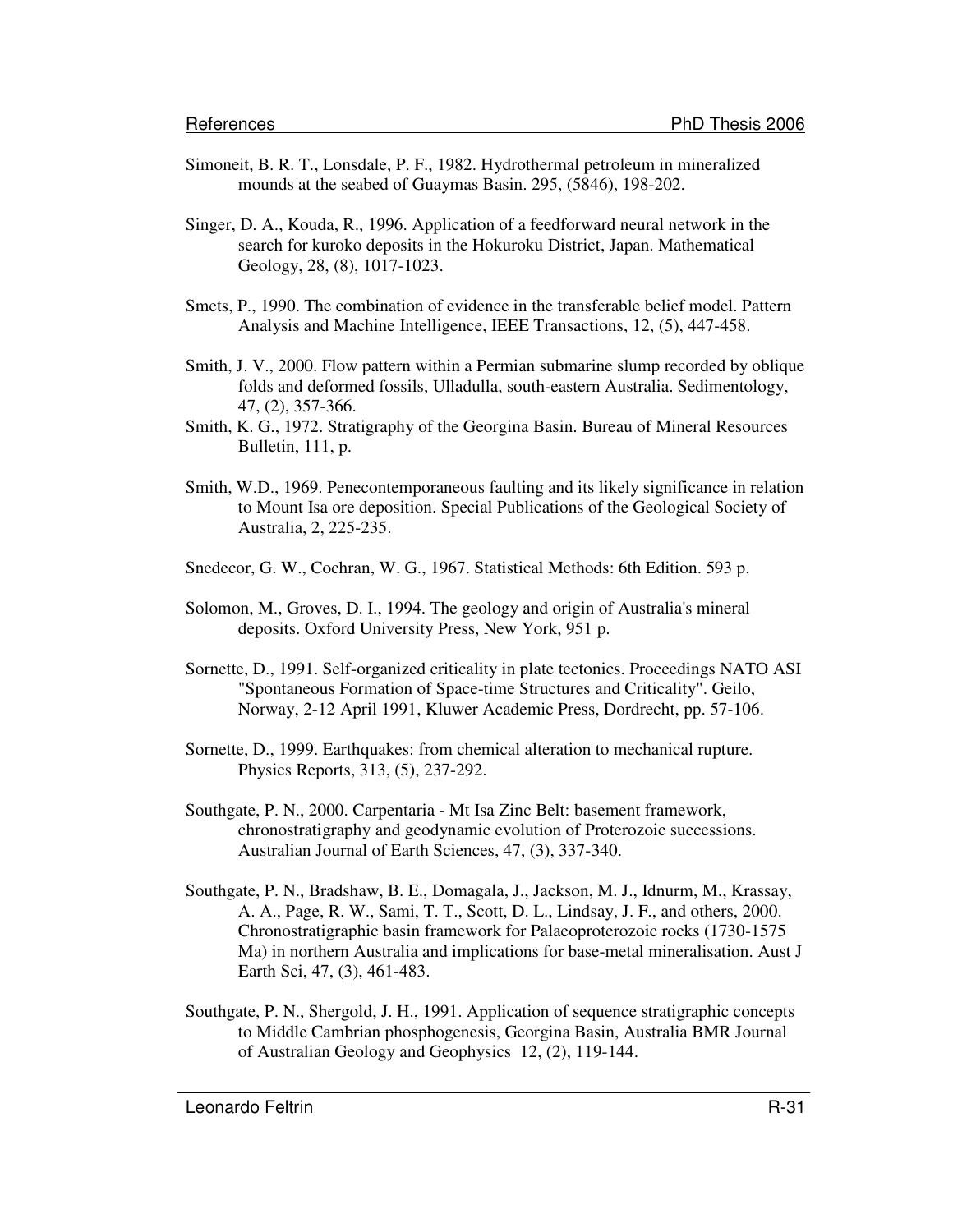- Spiegelhalter, D. J., 1986. Uncertainty in expert systems. In: W. A. Gale (Ed.), Artificial intelligence and statistics. Addison-Wesley, Reading, Massachusetts, pp. 17-55.
- Stanton, R. L., 1972. Ore Petrology. McGraw-Hill, New York, N. Y., 713 p.
- Stewart, A., 1986. Proof of explosive origin for the Lawn Hill circular structure. Bureau of Mineral Resources, Geology and Geophysics, Australia, Research Newsletter 4, 10-11.
- Stewart, A., Mitchell, K., 1987. Shatter cones at the Lawn Hill circular structure, northwestern Queensland; presumed astrobleme Australian Journal of Earth Sciences 34, (4), 477-485.
- Stewart, A.J., Blake, D.H., 1992. Detailed studies of the Mount Isa Inlier: Australian Bureau of Mineral Research Bulletin, 243, pp. 374.
- Stuart, J. T., Tabor, M., 1990. The Lagrangian Picture of Fluid Motion. Philosophical Transaction: Physical Sciences and Engineering, 333, (1631), 263-271.
- Sun, S.S., Page, R.W., Carr, G., 1994. Lead-isotope-based stratigraphic correlations and ages of Proterozoic sediment-hosted Pb-Zn deposits in the Mount Isa Inlier. AGSO Bulletin, 20, 1-2.
- Swart, P. K., Burns, S. J., Leder, J. J., 1991. Fractionation of the stable isotopes of oxygen and carbon in carbon dioxide during the reaction of calcite with phosphoric acid as a function of temperature and technique. Chemical Geology: Isotope Geoscience section, 86, (2), 89-96.
- Sweet, I. P., Hutton, L. J., 1982a. Geology of the Lawn Hill region, Queensland. Aust. Gov. Publ. Serv., Canberra, Australia, 1 sheet, 36 p.
- Sweet, I. P., Hutton, L. J., 1982b. Lawn Hill Region 1: 100 000 geological map commentary. Bureau of Mineral Resources, Canberra.
- Sweet, I. P., Mock, C. M., Mitchell, J. E., 1981. Seigal (Northern Territory) and Hedleys Creek (Queensland) 1:100 000 Geological Map Commentary. Bureau of Mineral Resources, Canberra.
- Szulc, S. A., 1992. The stratigraphic reconstruction of a mega-breccia: a sedimentological study of the south western corner of the Lawn Hill Outlier (unpublished). James Cook University, B.Sc.(Hons.), 97 p.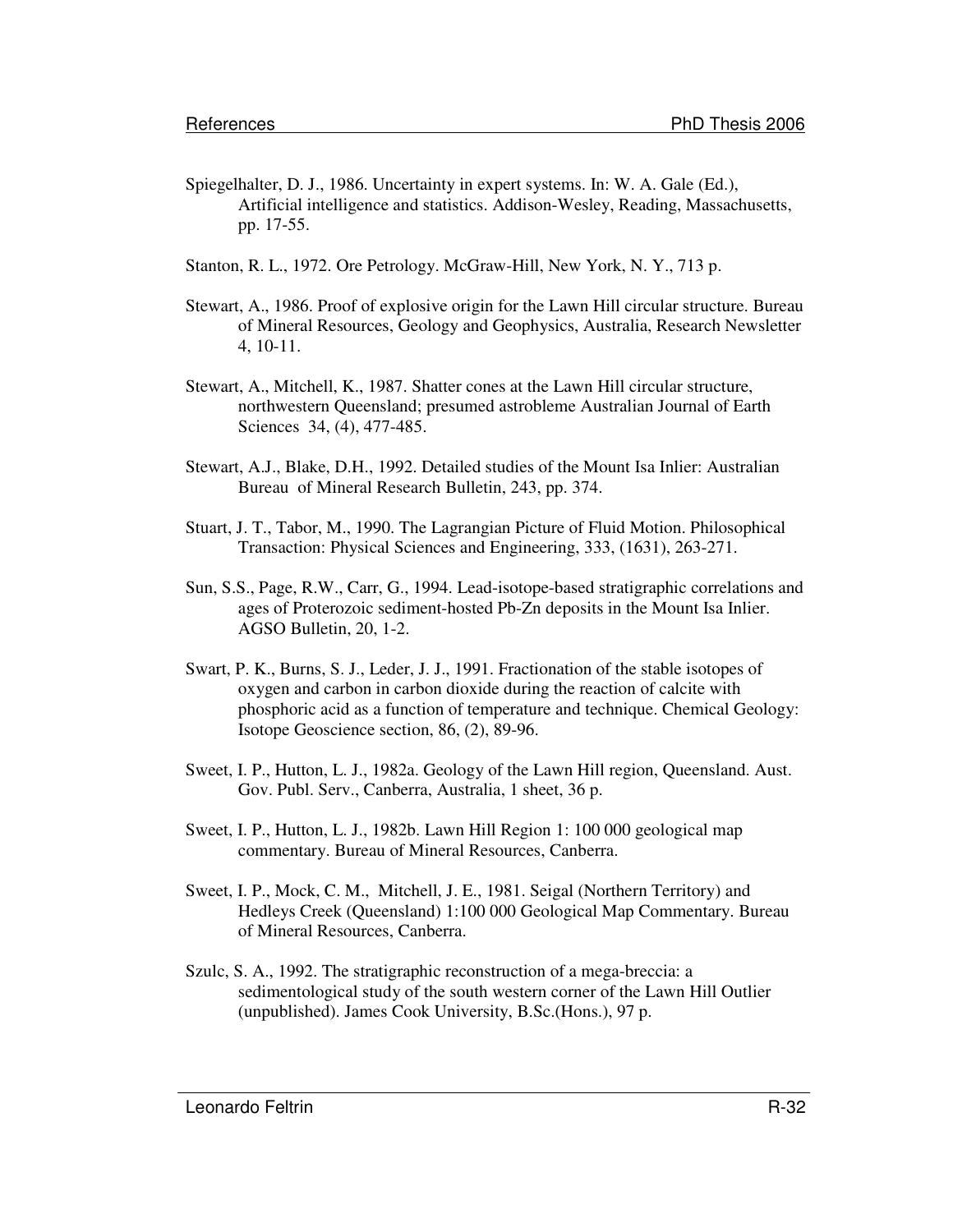- Tadakazu, U., Akira, I., Yu, Y., 2001. Horizontal Strain Rate in Relation to Vein Formation of the Hishikari Gold Deposits, Southern Kyushu, Japan. Resource Geology, 51, 1, 7-18.
- Taylor, H. P., Jr., 1971. Oxygen Isotope Evidence for Large-scale Interaction between Meteoric Ground Waters and Tertiary Granodiorite Intrusions, Western Cascade Range, Oregon. Journal of Geophysical Research, 76, (32), 7855-7874.
- Terzaghi, K., 1945. Stress conditions for the failure of saturated concrete and rock. Proceedings American Society for Testing and Materials, 45, 777-801.
- Thiart, C., Bonham-Carter, G. F., Agterberg, F. P., 2003. Conditional independence in weights-of-evidence: application of an improved test. Proceedings IAMG 2003 Ann. Conf. Portsmouth, England, CD-ROM.
- Toth, D. J., 1962. A Theory of Groundwater Motion in Small Drainage basins in Central Alberta, Canada. Journal of Geophysical Research, 68, (16), 4795-4812.
- Tukey, J. W., 1972. Discussion of "Mathematical Problems in Geology". In: F. P. Agterberg and S. C. Robinson (Eds.), Proceedings of the 38th session. International Statistical Institute Bulletin, Book 1, pp. 596.
- Turcotte, D. L., Rundle, J. B., 2002. Self-Organized Complexity in the Physical, Biological and Social Sciences. Proceedings of the National Academy of Sciences of the United States of America, 99, (3), 2463-2465.
- Turcotte, D.L., Schubert, G., 2002. Geodynamics, 2nd Edition, Cambridge University Press, U.K.
- Turner, R. J. W., 1992. Formation of Phanerozoic stratiform sediment-hosted zinc-lead deposits: Evidence for the critical role of ocean anoxia. Chemical Geology, 99, (1-3), 165-188.
- Upton, P., 1998. Localization of deformation and Fluid Flow in a Compressional Orogen: Implications for the Southern Alps of New Zealand. American Journal of Science, 298, 296-323.
- Upton, P., Baxter, K., O'Brien, G.W., 1998. Coupled Mechanical / Fluid Flow Models of Trap Integrity and Fault Reactivation: Application to the North West Shelf of Australia. Australian Petroleum Production and Exploration Association Journal 1998, 488-499.
- Upton, P., Koons, P. O., Chamberlain, C. P., 1995. Penetration of deformation-driven meteoric water into ductile rocks: isotopic and model observations from the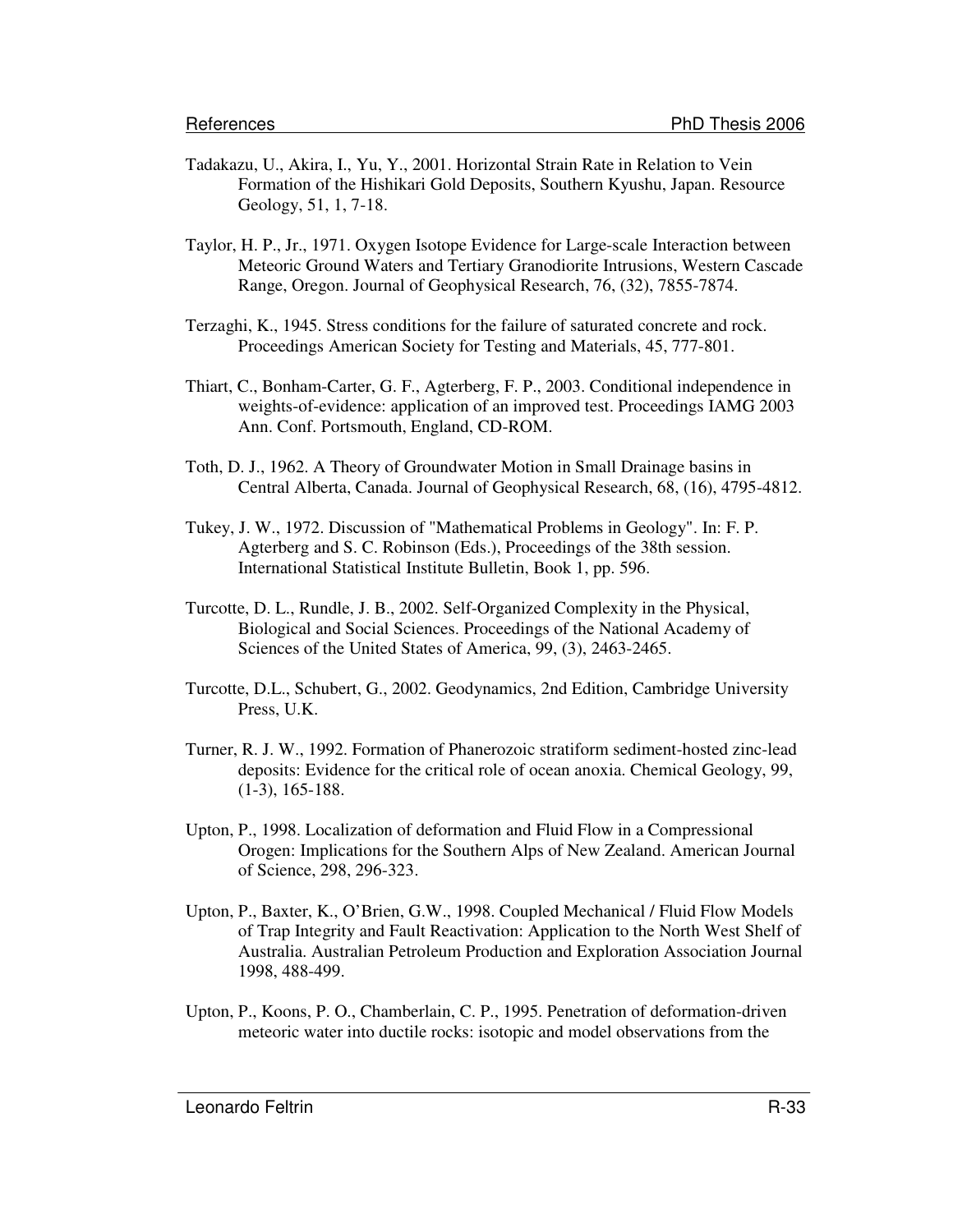Southern Alps, New Zealand. Journal of Geology and Geophysics, 38, (4), 535- 543.

- van Loon, A. J., 2003. How 'hard' are hard-rock deformations? Earth-Science Reviews, 61, (1), 181-188.
- Veizer, J., Ala, D., Azmy, K., Bruckschen, P., Buhl, D., Bruhn, F., Carden, G. A. F., Diener, A., Ebneth, S., Godderis, Y., 1999. 87Sr/86Sr, [delta]13C and [delta]18O evolution of Phanerozoic seawater. Chemical Geology, 161, (1-3), 59-88.
- Veizer, J., Godderis, Y., Francois, L. M., 2000. Evidence for decoupling of atmospheric CO2 and global climate during the Phanerozoic eon. Nature, 408, (6813), 698- 701.
- Vermeer, P. A., de Borst, R., 1984. Non-associated plasticity for soils, concrete and rock. Heron, 29, 1-62.
- Vokes, F. M., Spry, P. G., Marshall, B., 2000. Ores and metamorphism; introduction and historical perspectives. In: P. G. Spry, B. Marshall and F. M. Vokes (Eds.), Metamorphosed and Metamorphogenic Ore Deposits. Society of Economic Geologists, Socorro, NM, 11, pp. 1-18.
- Walker, P. A., Lev, J., 1953. Statistical Inference. Holt, Rinehart and Winstone, New York, 510 p.
- Walter, M. R., Veevers, J. J., Calver, C. R., Grey, K., 1995. Neoproterozoic stratigraphy of the Centralian Superbasin, Australia. Precambrian Research, 73, (1), 173-195.
- Walter, M. R., Veevers, J. J., Calver, C. R., Grey, K., Hilyard, D., 1992. The Proterozoic Centralian Superbasin: a frontier petroleum province. Proceedings 1992 AAPG Int. Conf. Exhib. pp. 77.
- Waltho, A. E., Andrews, S. J., 1993. The Century zinc-lead deposit, Northwest Queensland. Proceedings The Australasian Institute of Mining and Metallurgy; centenary conference. Publisher Australas. Inst. Min. and Metall., Parkville, Vict., Australia, pp. 41-61.
- Ware, C., Knight, W., Wells, D., 1991. Memory intensive statistical algorithms for multibeam bathymetric data. Computers & Geosciences, 17, (7), 985-993.
- Wellman, P., 1992. Structure of the Mount Isa region inferred from gravity and magnetic anomalies. In: A. J. Stewart and D. H. Blake (Eds.), Detailed Studies of the Mount Isa Inlier. Australian Geological Survey Organisation Bulletin, 243, pp. 15-27.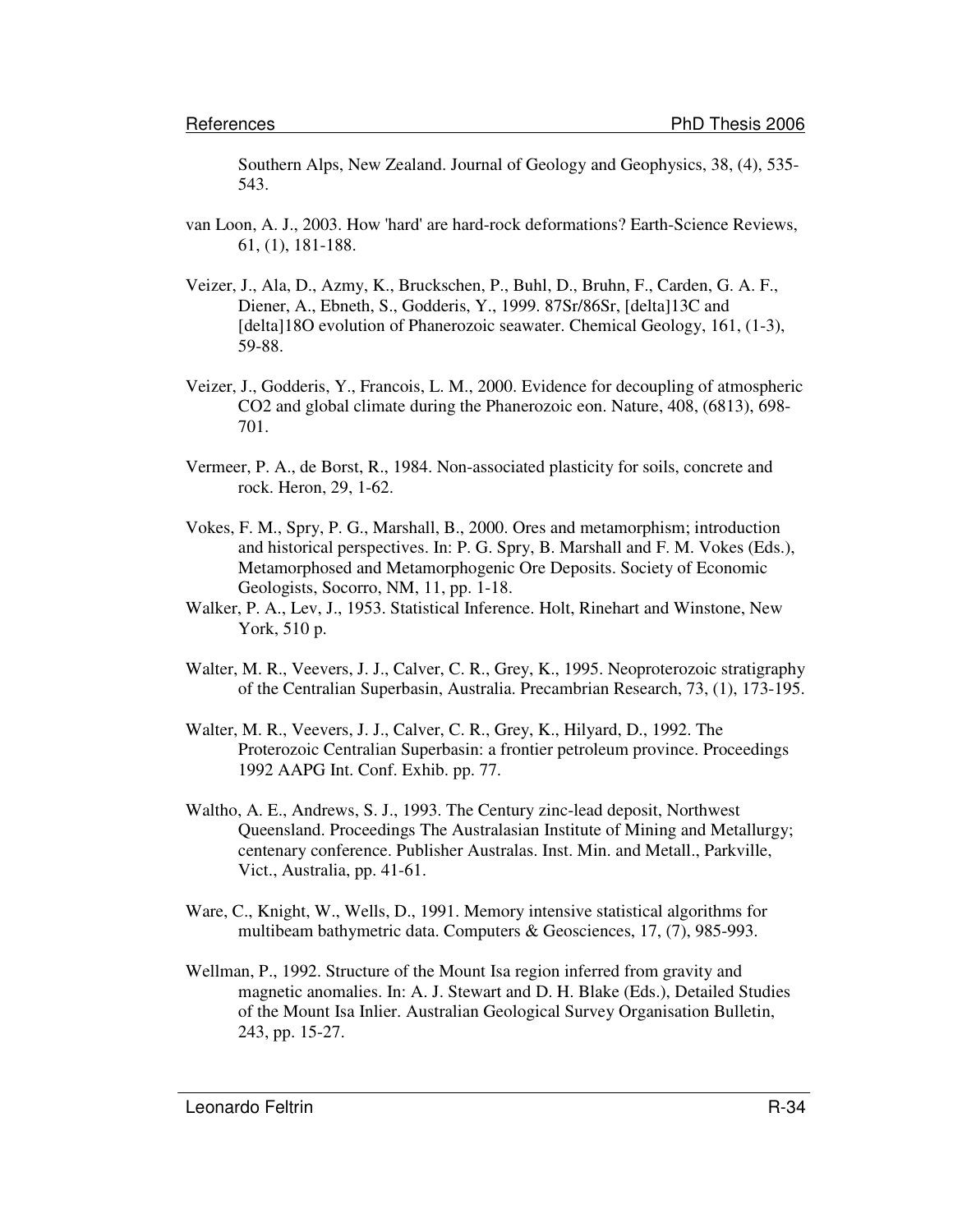- Williams, P. F., Collins, A. R., Wiltshire, R. G., 1969. Cleavage and penecontemporaneous deformation structures in sedimentary rocks. Journal of Geology, 77, 415-425.
- Wilson, I. H., Hutton, L. J., 1980. Geological field work in Mount Isa district Aug. Sept., 1980. Geological Survey of Queensland Record, 34, 12-18.
- Witten, A., 2004. A MATLAB-based three-dimensional viewer. Computers & Geosciences, 30, (7), 693-703.
- Wolf, K. H., 1994. Artificial Intelligence (AI) and Expert Systems (ES). Ore Geology Reviews, 9, (3), 241-243.
- Wyborn, L. A. I., Page, R. W., McCulloch, M. T., 1988. Petrology, geochronology and isotope geochemistry of the post-1820 Ma granites of the Mount Isa Inlier: mechanisms for the generation of Proterozoic anorogenic granites. Precambrian Research, 40-41, 509-541.
- Xin, J., Peirce, A., Chadam, J., Ortoleva, P., 1993. Reactive flows in layered porous media II. The shape stability of the reaction interface. SIAM Journal of applied mathematics, 53, (2), 319-339.
- Xue, Y., Sun, M., Ma, A., 2004. On the reconstruction of three-dimensional complex geological objects using Delaunay triangulation. Future Generation Computer Systems, 20, (7), 1227-1234.
- Yager, R. R., 1988. On ordered weighted averaging aggregation operators in multicriteria decisionmaking. IEEE Trans. Syst. Man Cybern., 18, (1), 183-190.
- Voogd, H., 1983. Multicriteria Evaluation for Urban and Regional Planning. Pion, Ltd., London.
- Zhang, X., Sanderson, D. J., 2002. Numerical Modelling and Analysis of Fluid Flow and Deformation of Fractured Rock Masses. Pergamon Press, London, 288 p.
- Zhang, Y., Hobbs, B. E., Ord, A., Muhlhaus, H.-B., 1996a. Computer simulation of single-layer buckling. Journal of Structural Geology, 18, (5), 643-655.
- Zhang, Y., Scheibner, E., Ord, A., Hobbs, B. E., 1996b. Numerical modelling of crustal stresses in the eastern Australian passive margin. Australian Journal of Earth Sciences, 43, (2), 161-175.
- Zhao, J.-x., McCulloch, M. T., 1995. Geochemical and Nd isotopic systematics of granites from the Arunta Inlier, central Australia: implications for Proterozoic crustal evolution. Precambrian Research, 71, (1-4), 265-299.